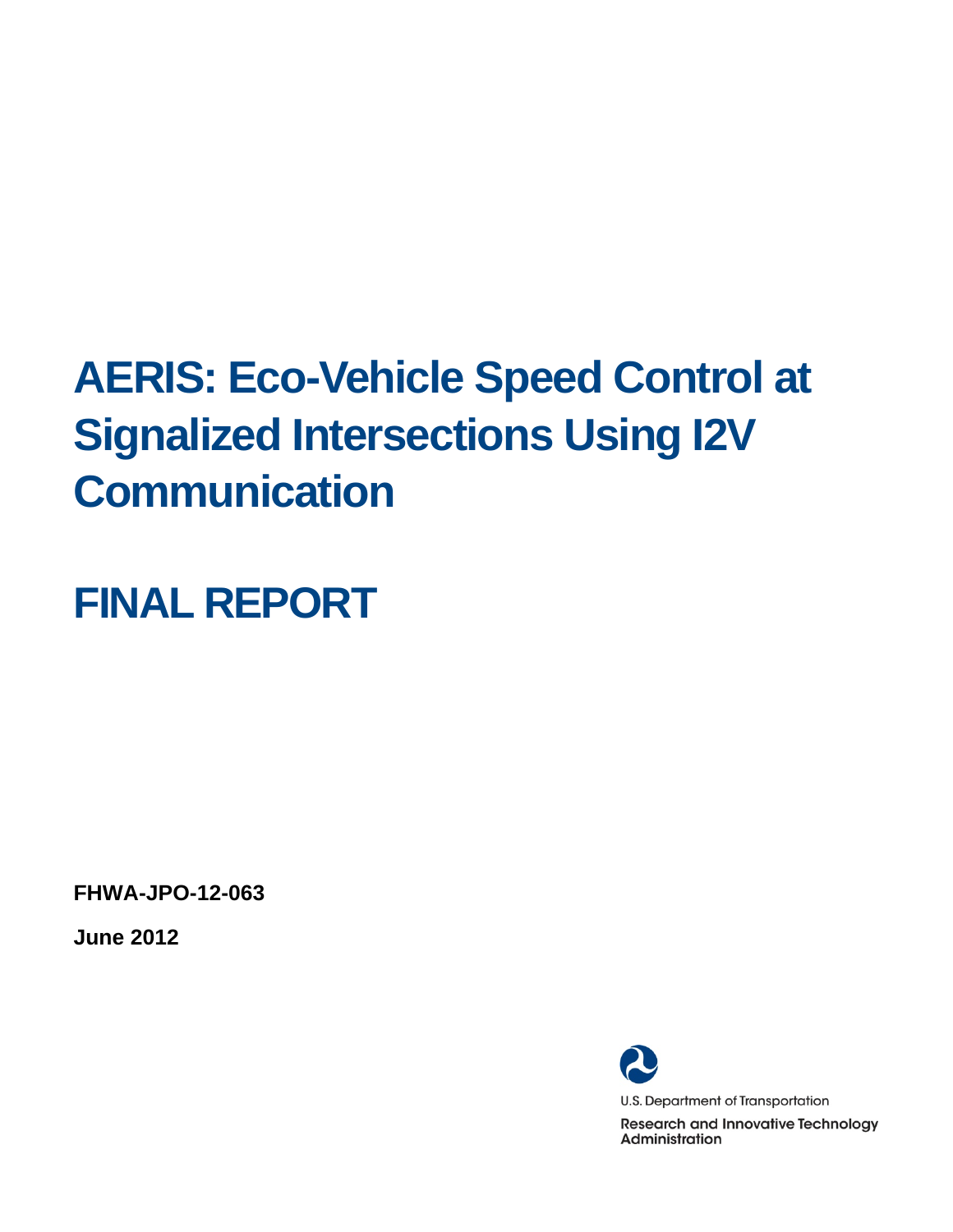Virginia Polytechnic Institute and State University Charles E. Via, Jr. Department of Civil and Environmental Engineering 3500 Transportation Research Plaza Blacksburg, VA 24061

and

Virginia Tech Transportation Institute Center for Sustainable Mobility, 3500 Transportation Research Plaza Blacksburg, VA 24061

#### **Notice**

This document is disseminated under the sponsorship of the Department of Transportation in the interest of information exchange. The United States Government assumes no liability for its contents or use thereof.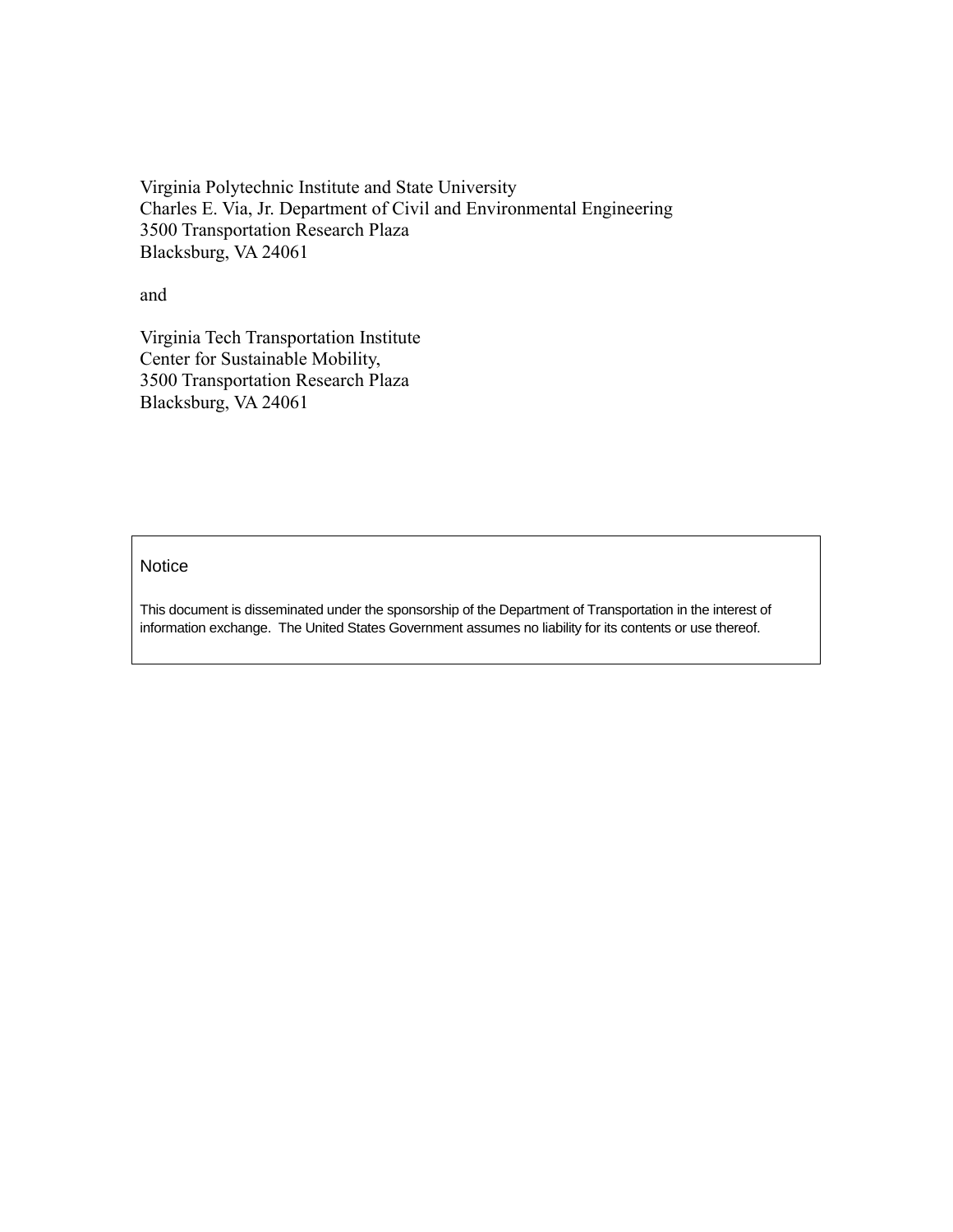#### $\overline{a}$ **TECHNICAL REPORT DOCUMENTATION PAGE**

| 1. Report No.<br>FHWA-JPO-12-063                                                                                                                                                                                                                                                                                                                                                                                                                                                                                                                                                                                                                                                                                                                                                                                        | No. | 2. Government Accession     |                                    | 3. Recipient's Catalog No.                |           |
|-------------------------------------------------------------------------------------------------------------------------------------------------------------------------------------------------------------------------------------------------------------------------------------------------------------------------------------------------------------------------------------------------------------------------------------------------------------------------------------------------------------------------------------------------------------------------------------------------------------------------------------------------------------------------------------------------------------------------------------------------------------------------------------------------------------------------|-----|-----------------------------|------------------------------------|-------------------------------------------|-----------|
| 4. Title and Subtitle<br>AERIS: Eco-Vehicle Speed Control at Signalized                                                                                                                                                                                                                                                                                                                                                                                                                                                                                                                                                                                                                                                                                                                                                 |     |                             | 5. Report Date<br><b>June 2012</b> |                                           |           |
| Intersections Using I2v Communication                                                                                                                                                                                                                                                                                                                                                                                                                                                                                                                                                                                                                                                                                                                                                                                   |     |                             |                                    | 6. Performing Organization Code:          |           |
| 7. Author(s)<br>Hesham A. Rakha, Raj Kishore Kamalanathsharma<br>and Kyoungho Ahn                                                                                                                                                                                                                                                                                                                                                                                                                                                                                                                                                                                                                                                                                                                                       |     |                             |                                    | 8. Performing Organization Report No.     |           |
| 9. Performing Organization Name and Address<br>Virginia Polytechnic Institute and State University                                                                                                                                                                                                                                                                                                                                                                                                                                                                                                                                                                                                                                                                                                                      |     |                             | 10. Work Unit No.                  |                                           |           |
| 3500 Transportation Research Plaza<br>Blacksburg, VA 24061<br>and<br>Virginia Tech Transportation Institute<br>Center for Sustainable Mobility<br>3500 Transportation Research Plaza<br>Blacksburg, VA 24061                                                                                                                                                                                                                                                                                                                                                                                                                                                                                                                                                                                                            |     |                             |                                    | 11. Contract or Grant No.                 |           |
| 12. Sponsoring Agency Name and Address<br>United States Department of Transportation,<br>Research and Innovative Technology Administration                                                                                                                                                                                                                                                                                                                                                                                                                                                                                                                                                                                                                                                                              |     |                             | Final                              | 13. Type of Report and Period Covered     |           |
| 1200 New Jersey Ave, S.E.<br>Washington, DC 20590                                                                                                                                                                                                                                                                                                                                                                                                                                                                                                                                                                                                                                                                                                                                                                       |     |                             |                                    | 14. Sponsoring Agency Code                |           |
| 15. Supplementary Notes                                                                                                                                                                                                                                                                                                                                                                                                                                                                                                                                                                                                                                                                                                                                                                                                 |     |                             |                                    |                                           |           |
| 16. Abstract<br>This report concentrates on a velocity advisory tool, or decision support system, for vehicles<br>approaching an intersection using communication capabilities between the infrastructure and<br>vehicles. The system uses available signal change information, vehicle characteristics, lead vehicle<br>characteristics, and intersection features to compute the fuel-optimal vehicle trajectory. The<br>proposed system involves a complex optimization logic incorporating roadway characteristics,<br>lead vehicle information, vehicle acceleration capabilities and microscopic fuel consumption<br>models to generate a fuel-optimal speed profile. The research also develops a MATLAB<br>application in order to demonstrate the potential of an in-vehicle application of such a technology. |     |                             |                                    |                                           |           |
| 17. Key Words                                                                                                                                                                                                                                                                                                                                                                                                                                                                                                                                                                                                                                                                                                                                                                                                           |     |                             | 18. Distribution Statement         |                                           |           |
| AERIS, vehicle emissions reduction                                                                                                                                                                                                                                                                                                                                                                                                                                                                                                                                                                                                                                                                                                                                                                                      |     |                             |                                    | No restrictions. Document available from: |           |
| strategies, eco-driving, vehicle fuel<br>consumption modeling, speed profiling                                                                                                                                                                                                                                                                                                                                                                                                                                                                                                                                                                                                                                                                                                                                          |     |                             | Springfield, Virginia 22161        | National Technical Information Services,  |           |
| 19. Security Class (of this report)                                                                                                                                                                                                                                                                                                                                                                                                                                                                                                                                                                                                                                                                                                                                                                                     |     | 20. Security Class (of this |                                    | 21. No. of                                | 22. Price |
|                                                                                                                                                                                                                                                                                                                                                                                                                                                                                                                                                                                                                                                                                                                                                                                                                         |     | page)                       |                                    | Pages                                     |           |
| Unclassified                                                                                                                                                                                                                                                                                                                                                                                                                                                                                                                                                                                                                                                                                                                                                                                                            |     | Unclassified                |                                    | 36                                        |           |
| Form DOT F 1700.7 (8-72)                                                                                                                                                                                                                                                                                                                                                                                                                                                                                                                                                                                                                                                                                                                                                                                                |     |                             |                                    | Reproduction of completed page authorized |           |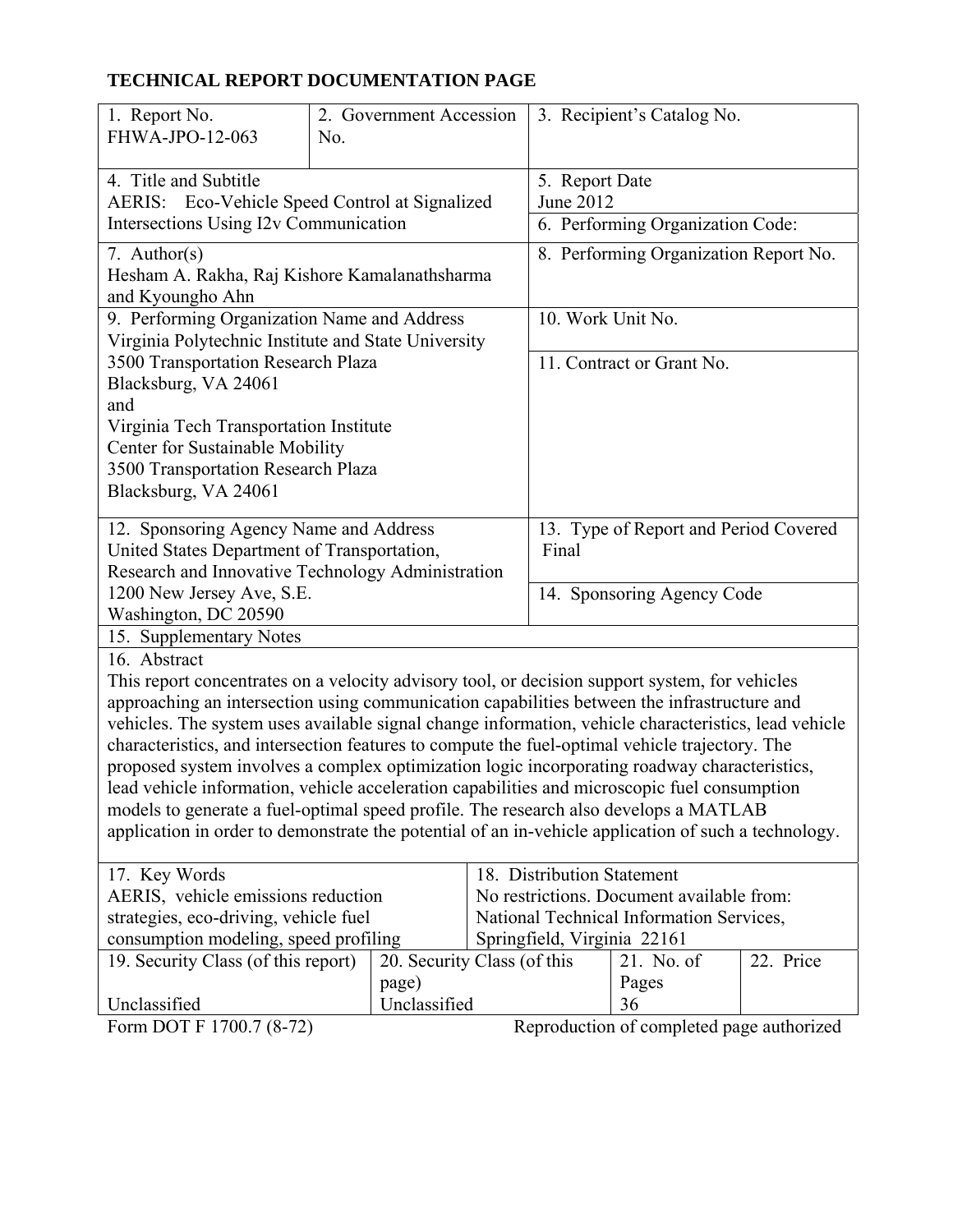# **Table of Contents**

|                         |                                                                                | 5                    |
|-------------------------|--------------------------------------------------------------------------------|----------------------|
| 1                       |                                                                                |                      |
| $\mathbf{2}$            | 2.1 Infrastructure Improvements<br>2.2 System Improvements                     | 7<br>8               |
| $3^{\circ}$             | 3.1 Scenarios<br>3.2 Speed-profile Optimization Logic<br>3.3 Underlying Models | 12<br>12<br>14<br>17 |
| 4                       |                                                                                | 20                   |
| 5                       |                                                                                | 22                   |
| 6                       |                                                                                |                      |
| $\overline{\mathbf{7}}$ | 7.1 General Findings<br>7.2 Findings from Case Studies                         | 31<br>31<br>32       |
| 8                       |                                                                                | 33                   |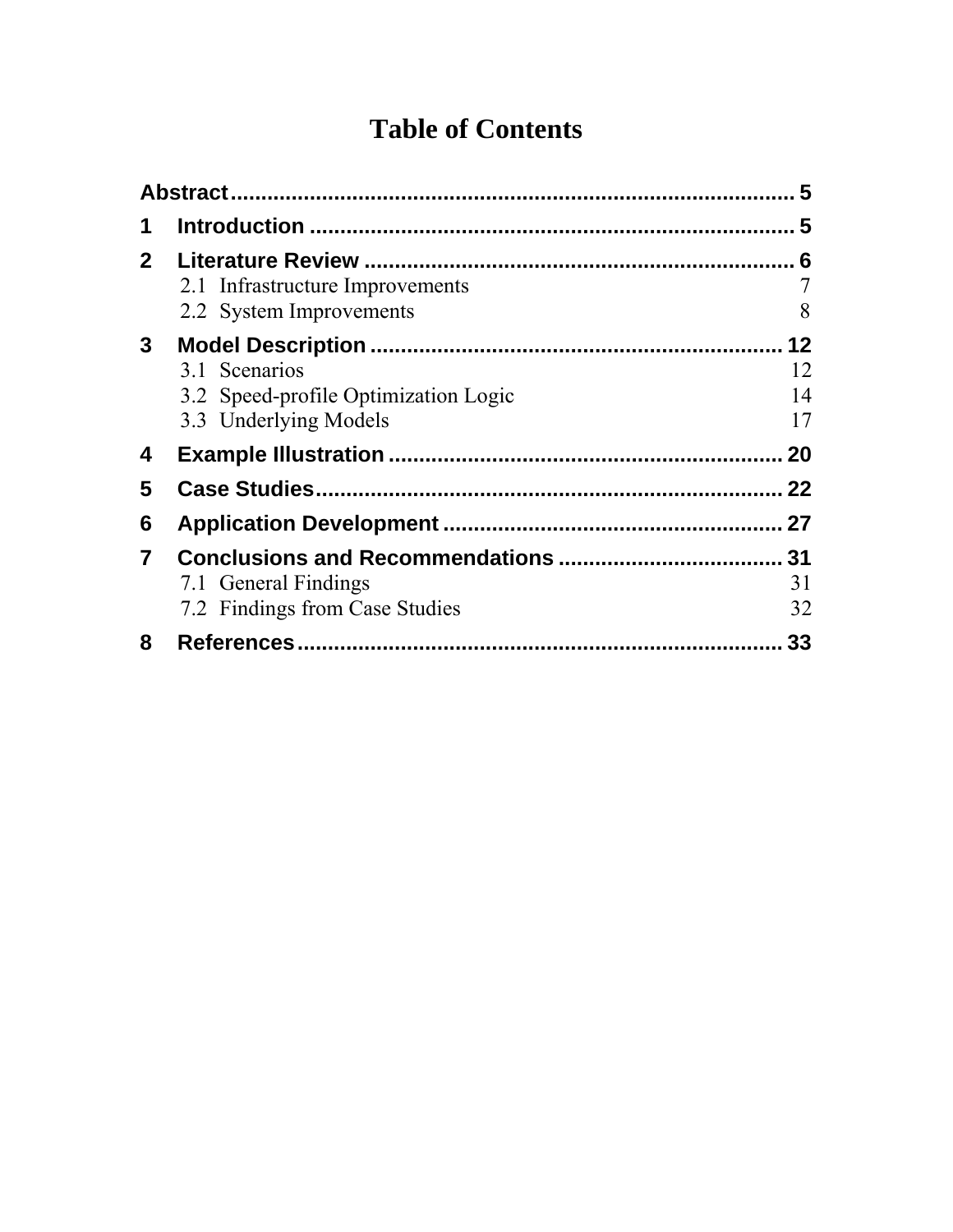# **Abstract**

The earth's fossil fuels are being continuously depleted, and as surface transportation is one of the prime consumers of petroleum, it is important to reduce petroleum consumption and make transportation more efficient and sustainable. Researchers have endeavored to reduce energy consumption by vehicles and their associated carbon footprints for more than half a century. Innovations in engines, infrastructure, and roadway design and signal timing have played roles in enhancing fuel efficiency of vehicles by more than 83 percent over the past 30 years. Along with fuel efficiency, transportation researchers aimed at enhancing the safety of the public have discovered that connecting vehicles with infrastructure has a great potential in making roads safer for everyone. This began an era in advancements focusing on Vehicle Infrastructure Integration. The current Connected Vehicles Technology program by the Federal Highway Administration aims to establish connectivity between vehicles, infrastructure and mobile devices. Apart from traffic safety, connectivity between elements in transportation can yield fuel saving benefits, which is the focus of this report.

This report concentrates on a velocity advisory tool, or decision support system, for vehicles approaching an intersection using communication capabilities between the infrastructure and vehicles. The system uses available signal change information, vehicle characteristics, lead vehicle characteristics, and intersection features to compute the fueloptimal vehicle trajectory. The proposed system involves a complex optimization logic incorporating roadway characteristics, lead vehicle(s) information, vehicle acceleration capabilities and microscopic fuel consumption models to generate a fuel-optimal speed profile. The research also develops a MATLAB application named eco-vehicle speed control in order to demonstrate the potential of an in-vehicle application of such a technology.

# **1 Introduction**

The United States is one of the prime consumers of petroleum in the world, burning more than 22 percent of the total petroleum refined on the planet [1]. The transportation sector consumes nearly three-quarters of this and is the second largest carbon emitter in the country [1,2]. Idling vehicles waste more than 2.8 billion gallons of gasoline each year [3]. Efforts to reduce the environmental impacts of driving and improve fuel efficiency of vehicles started during the late 1960s. Mechanical improvements such as enhanced aerodynamics, engine design, and transmission enhancements have improved average passenger car fuel efficiency from 18.4 l/100 km in 1975 to 10.1 l/100 km in 2005 [4]. However, the number of vehicles on the nation's roadways continues to increase, as is the total vehicle miles traveled.

As fossil fuel estimates decreased and atmospheric pollution due to greenhouse gases increased, the environmental policy makers pushed for lower and lower fuel consumption and emissions in vehicles, and researchers looked towards sustainable transportation. Eco-driving, fuel-optimal routing, operational enhancements in vehicles and alternative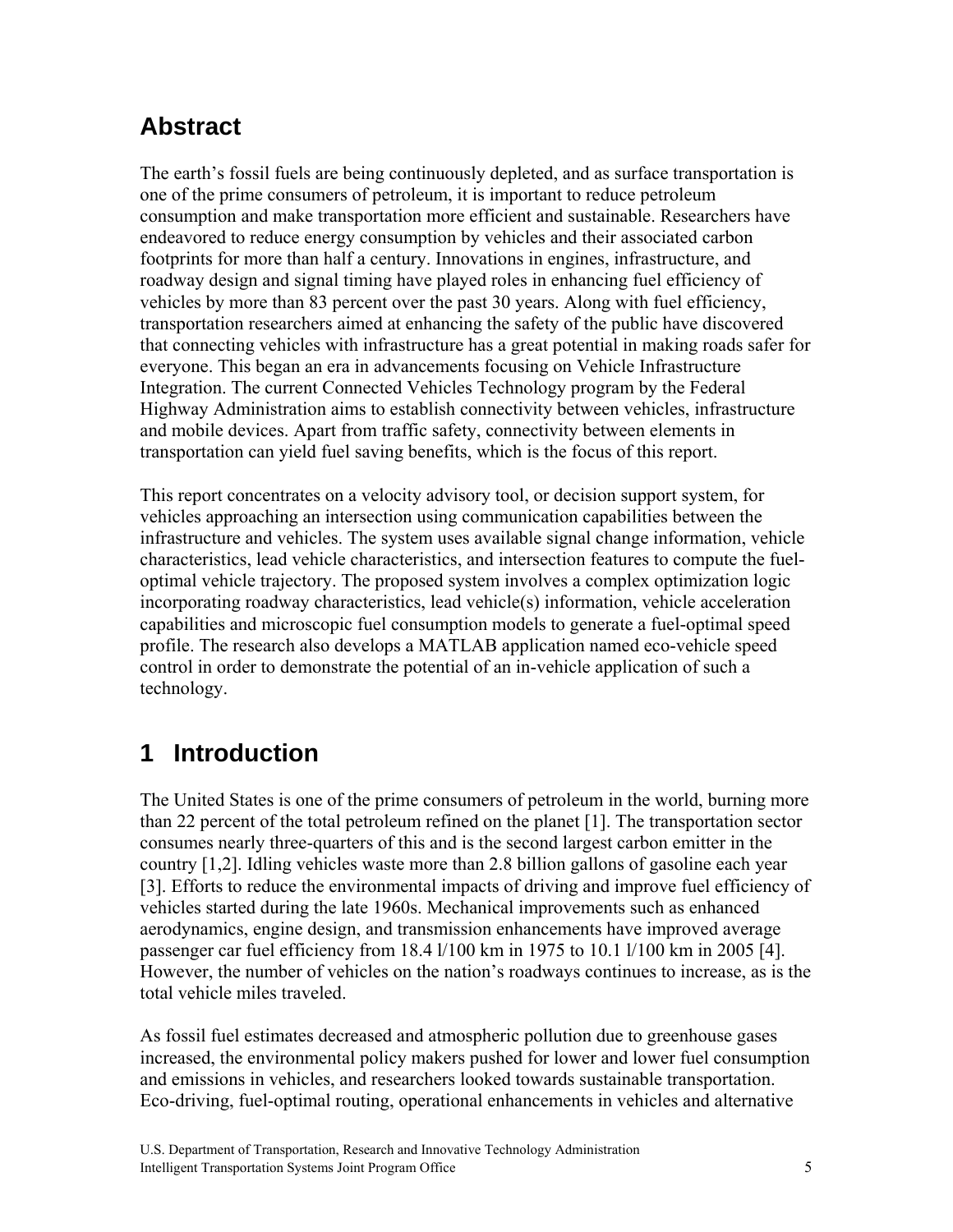fuel engines are some examples of innovations highlighting sustainable transportation. On the infrastructure side, improved pavement surfacing, introduction of advanced traffic signals that function in an adaptive way and improvements in roadway design are helping this cause.

In the United States and other developed countries worldwide, communication systems and information technology penetrated the surface transportation sector. As a part of the Federal Highway Administration (FHWA) Intelligent Transportation Systems (ITS) Program, the roadway infrastructure in the United States was retrofitted with sensors designed to collect traffic data and provide users an overview of congestion so that they can make informed route-choice decisions. In addition, the USDOT connected vehicle program, formerly called Vehicle Infrastructure Integration (VII) program, promises communication between vehicles, infrastructure and mobile devices [5].

The research reported here focuses on reducing fuel consumption by controlling speed trajectories of vehicles approaching an intersection using Signal Phasing and Timing (SPaT) data obtained via Vehicle-to-Infrastructure (V2I) communication. The system discussed here analyzes possible velocity trajectories for a vehicle approaching an intersection and draws conclusions regarding the most fuel-optimal strategy under the given conditions. It assumes that signal controllers at intersections could communicate to the approaching vehicles and provide them with vital intersection characteristics, queued vehicle information and upcoming signal change information.

## **2 Literature Review**

The U.S. Department of Transportation (USDOT) FHWA and other transportation agencies in developed nations have made significant advancements in various transportation technologies. In the mid-1990s, the FHWA's ITS Program emerged to increase the use of technology in the surface transportation sector [6]. Initial ITS applications were limited to Advanced Traffic Management Systems (ATMSs) and Advanced Traveler Information Systems (ATISs), but technology soon gained momentum in areas of communication and surveillance. In 2003, the VII Program was established by the FHWA to combine the benefits of technology to enhance roadway safety, reduce traffic congestion, and reduce vehicle emissions [7]. This was the first initiative to use information transfer and communication technologies on a large scale in the surface transportation sector. In 2011, VII was rebranded as the Connected Vehicle Research program [5,8].

Many research efforts have attempted to develop autonomous and self-driving vehicles. The major challenge, however, is handling the complexity of driving behavior. Researchers in this area have been modeling various driving maneuvers and decision making abilities so that an autonomous vehicle may drive in heavy traffic in the future. Car following, lane changing, and intelligent cruising have all played their roles in this domain. Products such as automated parallel parking, adaptive cruise control, and lane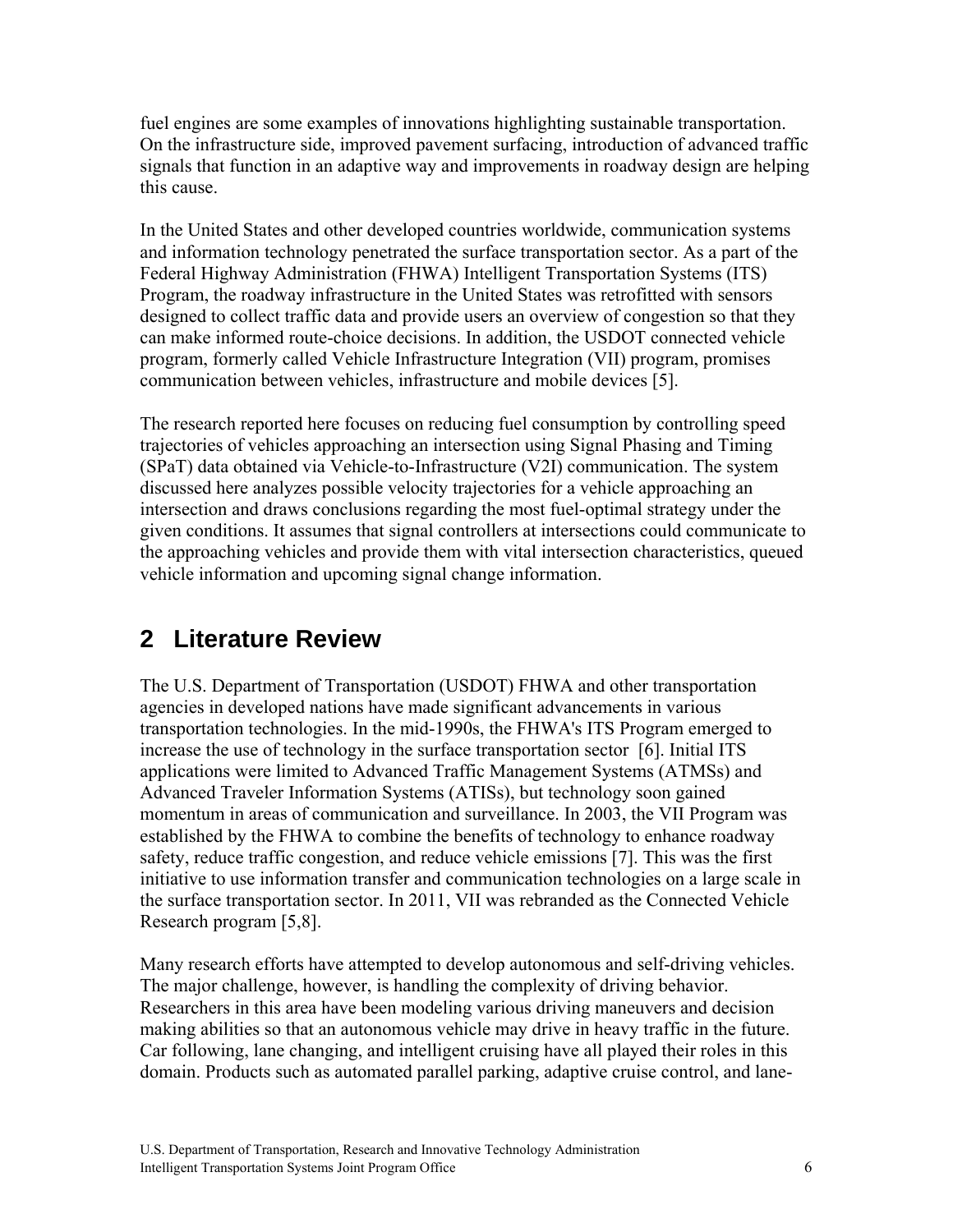change warning systems are some examples of such individual products. However, modeling a driver is computationally extensive and complex.

Modeling efforts have been able to predict fuel consumption and emissions of greenhouse gas emissions such as carbon dioxide, carbon monoxide, nitrogen oxides and hydrocarbons precisely for various driving scenarios. The Comprehensive Modal Emissions Model (CMEM), the VT-Micro model, the Virginia Tech Comprehensive Power-based Fuel Model (VT-CPFM), and the Vehicle Driveline model are some examples of state-of-the-art fuel consumption and emission models [9–11]. A number of vehicle dynamics models have also been developed to accurately predict the physics of a vehicle [12]. Since these models can collectively predict the vehicle motion and fuel consumption and emission levels, it should be possible to optimize the vehicle trajectory to minimize its fuel consumption. This is the basic principle used in most research efforts pertaining to reducing vehicle emission and fuel consumption levels.

Research efforts attempting to reduce the carbon footprint and fuel consumption associated with driving a vehicle have advanced significantly. On the vehicular side, nonpropulsion system improvements such as improved vehicle aerodynamics, tire-rolling friction, vehicle weight reduction and propulsion system improvements such as transmission and drive train have enhanced the average fuel efficiency of passenger cars from 18.4 l/100 km in 1975 to 10.1 l/100 km in 2005 [4]. Innovations to improve the fuel efficiency and reduce the carbon footprint of gasoline-powered vehicles have and continue to be made. This section reviews the research work conducted on the nonvehicular side to improve energy and emissions of vehicles. The efforts are broadly categorized into two categories: improvements in infrastructure and improvements in the system (Figure 1).



**Figure 1. Classification of the literature review** 

## **2.1 Infrastructure Improvements**

Intelligent traffic signals have been utilized in an attempt to enhance arterial throughput, intersection safety, and energy/emission levels. Conventional systems of obtaining traffic signal timings used objective functions that minimized vehicle delays and stops. Some studies suggested using explicit fuel spent at intersections as objective functions in intersection timings. Use of such objective functions that incorporate fuel consumption is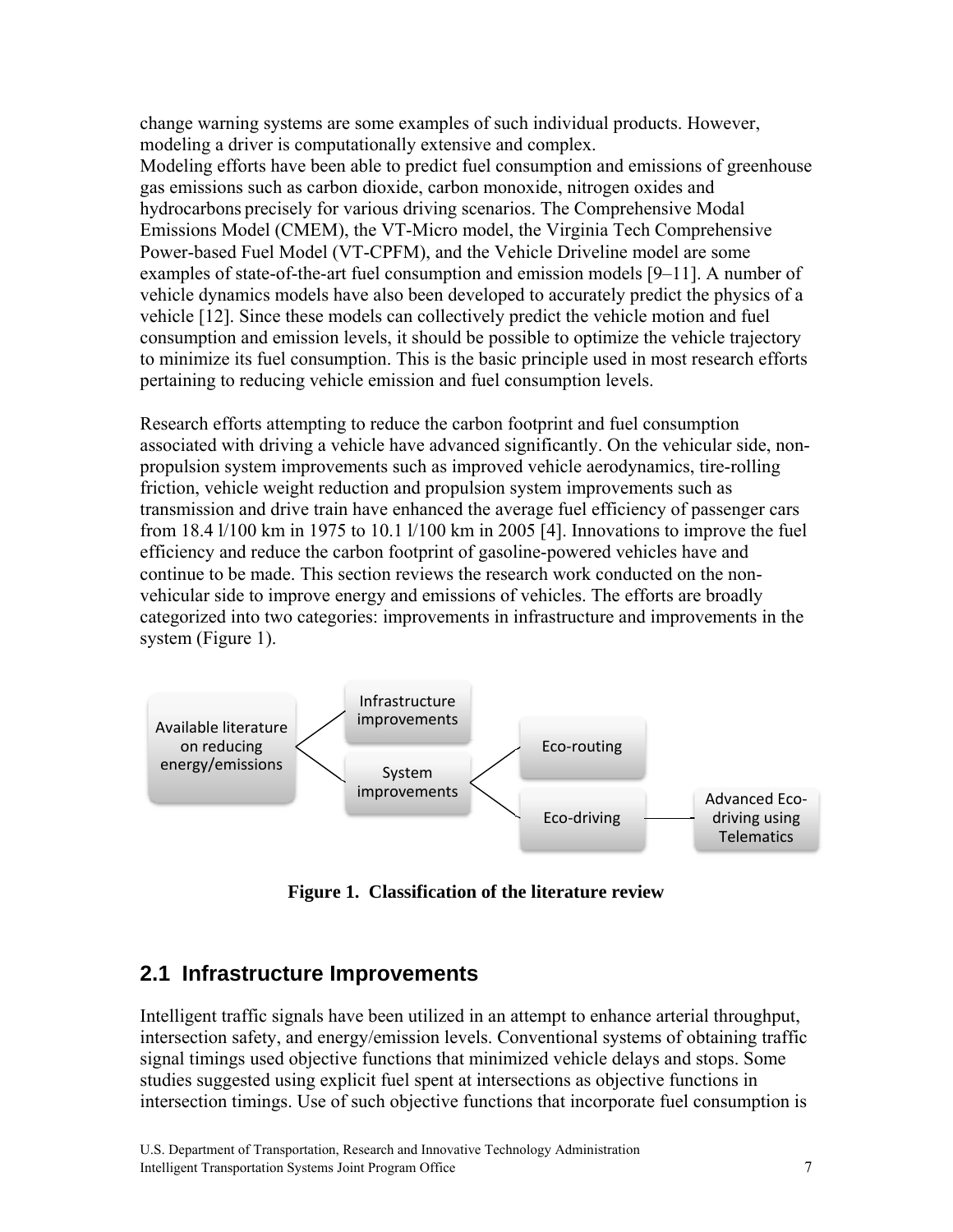predicted to achieve reductions in fuel and carbon emissions in the range of 1.5 percent [13], [14]. Some traffic control improvements suggest the use of genetic algorithms to account for the dynamic routing of vehicles that have typically been neglected [15], while other field tests with genetic algorithms based on green-wave optimization revealed potential energy and emissions improvements [16].

## **2.2 System Improvements**

Researchers at the Laboratory of Energy and the Environment at the Massachusetts Institute of Technology (MIT) reported that approximately 7 percent energy of a vehicle is lost due to braking [4]. Hence, reducing braking was assumed a direct fuel savings strategy that gave result in driving practices (and driver assistive devices) known as ecodriving that assist drivers in achieving smoother speed variations. Intelligent Speed Adaptation (ISA) was an initiative in the UK aimed at developing driver assistive devices that advise drivers about desired speeds so as to avoid hard braking [17]. However, the initiative had its primary objective as traffic safety. As technology advanced, newer types of ISA devices were developed using Global Positioning System (GPS) technology to advise drivers about the speed limits set for the particular roadways [18], [19]. The third generation of ISA devices included use of telematics to communicate real-time traffic information for speed advisories to drivers [20].

Even though the primary objective of ISA was reducing speed-limit violations from a traffic safety perspective, its inherent benefit was reducing fuel-consumption and emission levels due to smoother driver behavior [21]. The idea of having a smoother speed variation during driving is transformed into a variety of research topics pertaining to energy/emissions savings. Eco-driving and eco-routing were the sub-classification of driving system improvements found in a literature search. Eco-driving involves driving in an eco-friendly fashion, and eco-routing involves making a route choice that will consume minimum energy and produce minimum emissions.

Advancements in eco-driving led to the use of telematics in making driving more intelligent and eco-friendly. This is termed advanced eco-driving and involves the use of some system to detect traffic, signals, or congestion and provide eco-advisory to drivers, including route advisory, speed advisory, etc.

## **2.2.1 Eco-driving**

One of the most extensive research efforts conducted in the area of fuel consumption and emission reduction is eco-driving, which refers to driving in an eco-friendly and economical fashion. Preventing sudden speed changes in driving and maintaining a constant velocity around the fuel-optimal velocity of a vehicle have been associated with fuel consumption and emission reductions by various fuel consumption models [9], [10]. However, a comparison of eco-driving and typical driver behavior showed no major differences in fuel consumption and emission levels when smaller vehicles were driven [22]. Studies conducted using vehicles equipped with resistive devices to prevent sudden velocity changes also showed no differences [23]. Some studies showed that eco-driving not only prevented sudden variations in speed but entailed predicting the optimum speed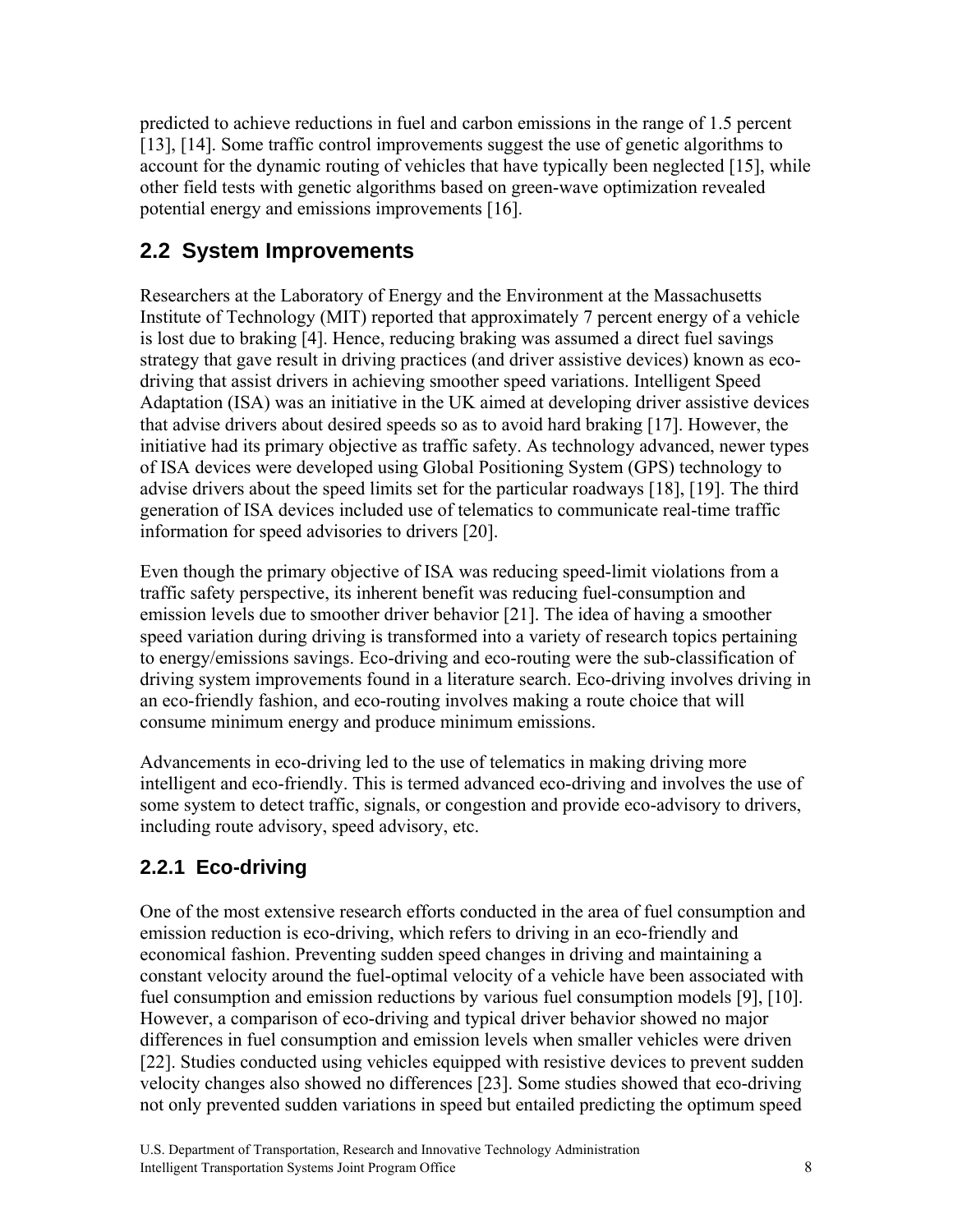[24], [25]. Studies about the freeway-based dynamic eco-driving systems showed fuel savings in the range of 10 to 20 percent and provided real-time traffic information to drivers [26]. Widodo et al. compared fuel consumed by vehicles during an Environment-Adaptive Driving (EAD) practice when inter-vehicle communication (IVC) was used and was not used. It was found that EAD had the potential to reduce the fuel consumed [27]. This study used the VT Micro-emissions model for comparison. However, EAD does not provide any speed advisories to drivers nor does it use communication of future signal changes to drivers.

Evaluation of Greek bus drivers trained to eco-drive showed nearly a 10.2 percent reduction in fuel consumption levels [28]. Smart driver advisory tools were used to aid non-trained drivers on eco-driving. These tools used a fuel-efficiency driver support tool that back calculated the instantaneous fuel consumed and compared it with optimal fuel consumption. The system was evaluated and found to enhance gas mileage by 7 to 14 percent [29]. However, improper design of advisory/support tools posed a challenge to its use. Participant surveys about the eco-driving system used in the Kia Soul showed that eco-driving increased the cognitive load on the driver [30]. Other research involving the use of a device that calculated optimum vehicle trajectory showed the computational time of such complex models as great as half the total trip time [31].

## **2.2.2 Eco-routing**

The advent of GPS-enabled navigation devices led to drivers adapting their driving route to goal-oriented route choice selection. Studies have shown that route choice does affect energy consumption and emissions and that a slower arterial route may produce better fuel efficiency and emission levels compared to a faster highway route [32]. Earlier navigation devices were programmable with shortest-path or shortest travel-time algorithms. As the buzzword "eco" flooded the research industry, eco-routing emerged. Earlier algorithms employed simple eco-routing techniques such as using weights for links based on fuel consumption/emission factors [33]. Link-weights also depended on grades of road segments [34]. As cloud computing and smart handheld devices became common terms, algorithms that modified on-the-fly with user-fed fuel consumption data for road segments were developed. The GreenGPS initiative is an example of this [35].

## **2.2.3 Advanced Eco-driving**

The VII initiative proposed by the U.S. Department of Transportation has at its core wireless communications connecting vehicles with the infrastructure and with other vehicles [5]. This system allows vehicles to receive advanced notifications from intersection controllers that could potentially avoid idling. Idling has been identified to consume 2.8 billion gallons of fuel each year in the United States alone [3]. A few research efforts have been conducted to develop algorithms that would utilize traffic signal information to reduce vehicle energy consumption and emissions. These research efforts highlight the fact that if a road user is notified of the upcoming signal status, the vehicle speed can be adjusted accordingly to avoid hard-braking or hard-acceleration maneuvers, thereby improving energy consumption and emission levels. The project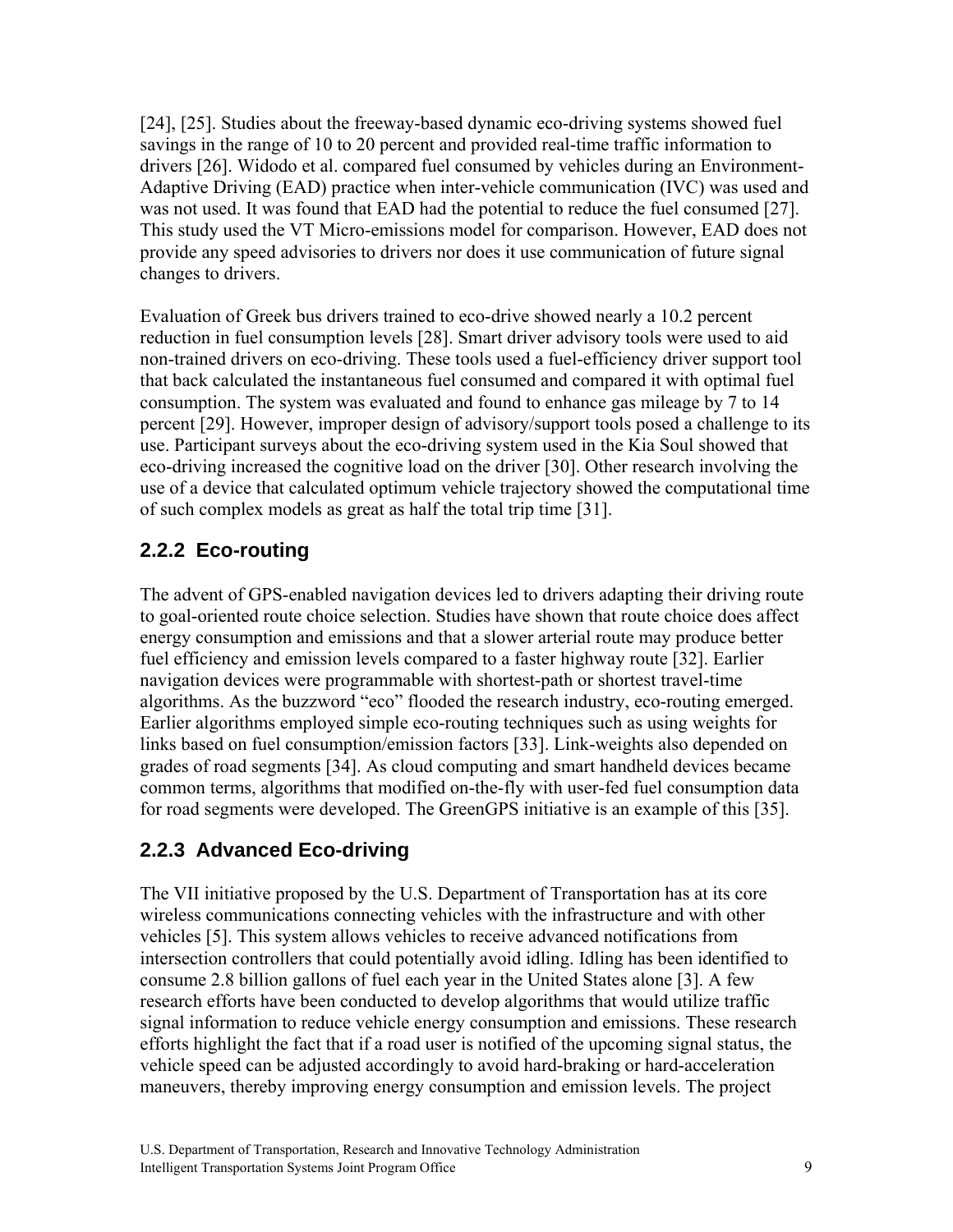focus of this report uses advanced notification of signal status to adjust the speed of vehicle to produce fuel savings. Some similar studies are summarized below.

Wu et al. studied the energy/emission benefits of communicating Traffic Signal Status (TSS) to the road user via Changeable Message Signs (CMS) or an in-vehicle Advanced Driving Alert System (ADAS) and found benefits of up to 40 percent under hypothetical conditions [36]. This research, however, only aimed at alerting the driver of changing signal status from green to red. CMS or in-vehicle ADAS was used to alert the driver of Time to Red (TTR) so that the drivers could choose to decelerate slowly to a stop if they had little or no chance of passing the intersection prior to a red light. Authors identified potential benefits of preventing road users from maintaining a higher speed until the stopbar if they knew they had to stop at the intersection and promoted decelerating gradually to a stop. However, they did not consider change of signal status to green using Time to Green (TTG) information to advise drivers to reach an intersection when the signal turned green. This paper also did not consider potential benefits of utilizing a better acceleration maneuver after passing the intersection.

In 2010, Asadi and Vahidi developed a predictive cruise control system that used constrained optimum control to adjust cruising speeds to minimize the probability of stopping at intersections [37]. Optimum control was used to adjust the time of arrival of the vehicle to lie within green intervals at each intersection, and the adjusted speed was tracked to actual speed using a vehicle dynamics model. However, the system did not compare fuel consumed for alternate speed profiles, nor did the system provide a speed advisory to the drivers. Up to 47 percent savings in fuel and 5 percent savings in travel time were reported.

Tielert et al. endeavored to document the factors governing the impact of Traffic-Lightto-Vehicle-Communication (TLVC) on fuel consumption and emissions of individual vehicles [38]. This study used effective red-phase duration, which is the time difference between end of red-phase and time of arrival of vehicle if it did not reduce speed. The simulation used vehicles to follow various speeds within a certain interval to compare the effect of speed adaptation. The Passenger car and Heavy duty Emission Model (PHEM) was used to compare the effect on energy and emissions. Major factors identified to govern the impact of TLVC on energy and emissions were gear ratios and communication distance. Savings of up to 22 percent and 8 percent were identified in single-vehicle cases and multi-vehicle cases, respectively.

Sanchez et al. developed the logic to be used by a driver approaching a stoplight if he/she was notified of the upcoming change of signal status [39]. The authors assumed Intelligent-Driver Model Prediction (IDMP) for the simulation studies, which used the available information about the green interval to adjust the vehicle speed. The Akcelik and Biggs fuel consumption model [40] was used to compare results of various drivermodeling predictions but not when developing the logic. Results indicated a 30 percent reduction in fuel consumption and an increase in the average speed of the car platoon.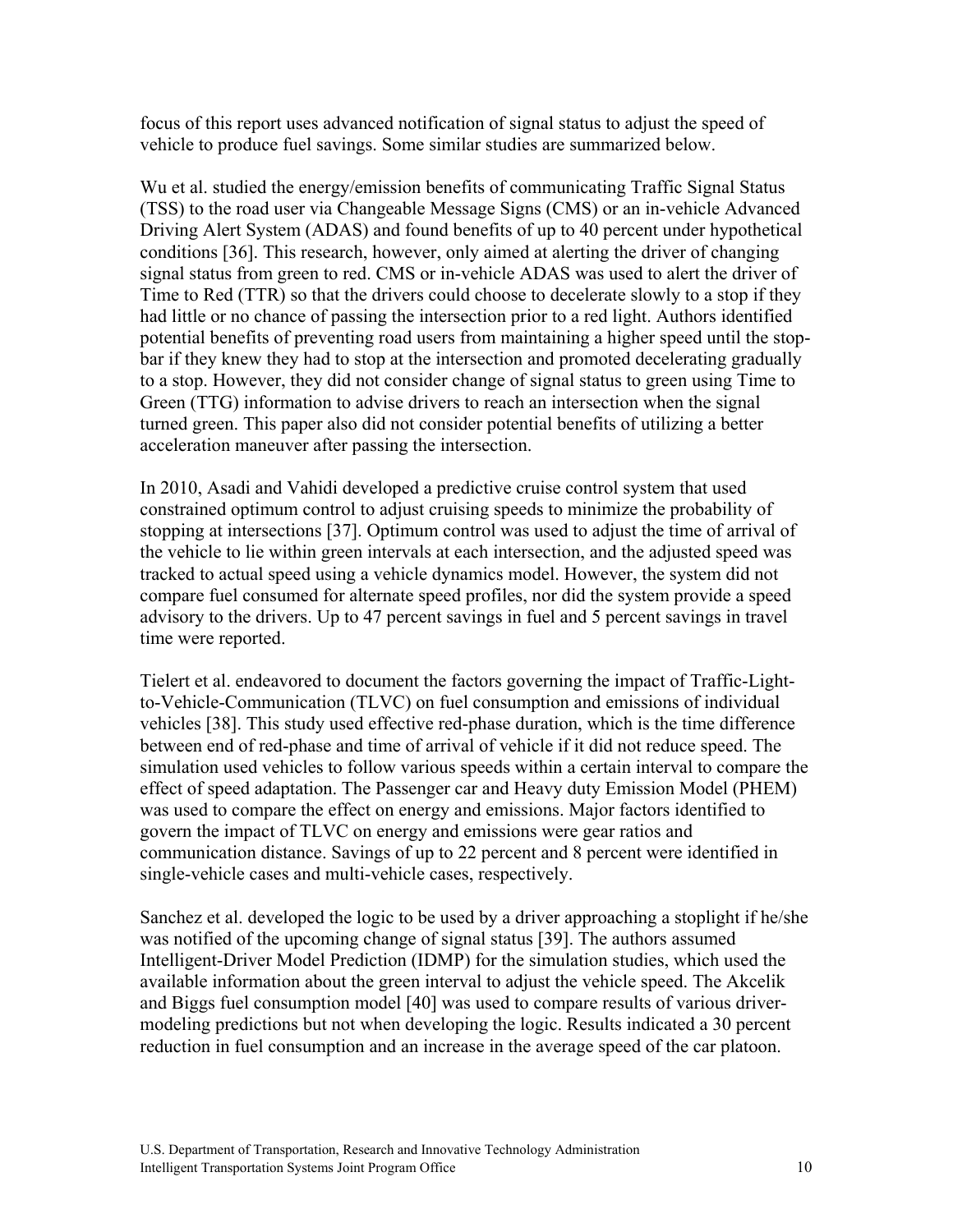Malakorn and Park assessed the energy and emissions of a connected vehicle-based Cooperative Adaptive Cruise Control (CACC), which used Vehicle-to-Vehicle (V2V) and V2I communications over Adaptive Cruise Control (ACC) to further reduce headway and improve safety [41]. This system used constrained optimum control with the objective of minimizing acceleration and deceleration distances and idling time using TSS information. The system communicated favored trajectory information to vehicles equipped with CACC. However, it used fixed deceleration distance during simulation studies and entirely neglected speed profiling past the intersection. The VT Microemissions model was used only in evaluating the strategy but not in the actual optimization algorithm.

Mandava et al. introduced a modified intelligent speed adaptation logic called arterial velocity planning during which the speed profile for a vehicle approaching a signalized intersection was calculated to reduce fuel consumption and provide dynamic advice to the driver [42]. The system used an optimization algorithm to minimize the acceleration/deceleration rates when the signal status information was available in advance to increase the probability of encountering a green light. The algorithm used a vehicle-dynamics model for acceleration computations; however, it did not use any fuel consumption models. The CMEM model was used for evaluation of benefits. Benefits of 12 to 13 percent in fuel consumption and 13 to 14 percent for  $CO<sub>2</sub>$  emissions were identified.

While these research efforts aimed at assisting drivers with how to approach an intersection so as to avoid idling, some work about artificial intelligence revealed the feasibility of using intelligent traffic signal agents that will self-evolve to changing traffic conditions in order to maximize intersection capacities [43]. During an effort named TRAVOLUTION, the German carmaker Audi and the GEVAS software firm tested the idea of green-wave optimization with genetic algorithms using car-to-infrastructure communication [16]. The test cars were equipped with car-to-infrastructure communication devices to receive signal information. The entire set of driver advisories and green-wave optimization could reduce fuel consumed by 21 percent on average. However, no information about the parameters/models used in computing speed advisories is publicly available.

In most of the aforementioned literature, drivers were provided optimized speed advisories about the ideal speed profile to be followed in order to minimize fuel consumption. However, no research used an explicit optimization objective of reducing fuel consumption. The goal of reducing fuel consumption in all these cases is transformed to simpler functions of acceleration/deceleration rates, or duration or even the time of arrival at the intersection. During this research, the objective function of reducing fuel consumption will be retained, which will potentially provide better intersection fuel efficiency for any given scenario by comparing alternate speed profiles.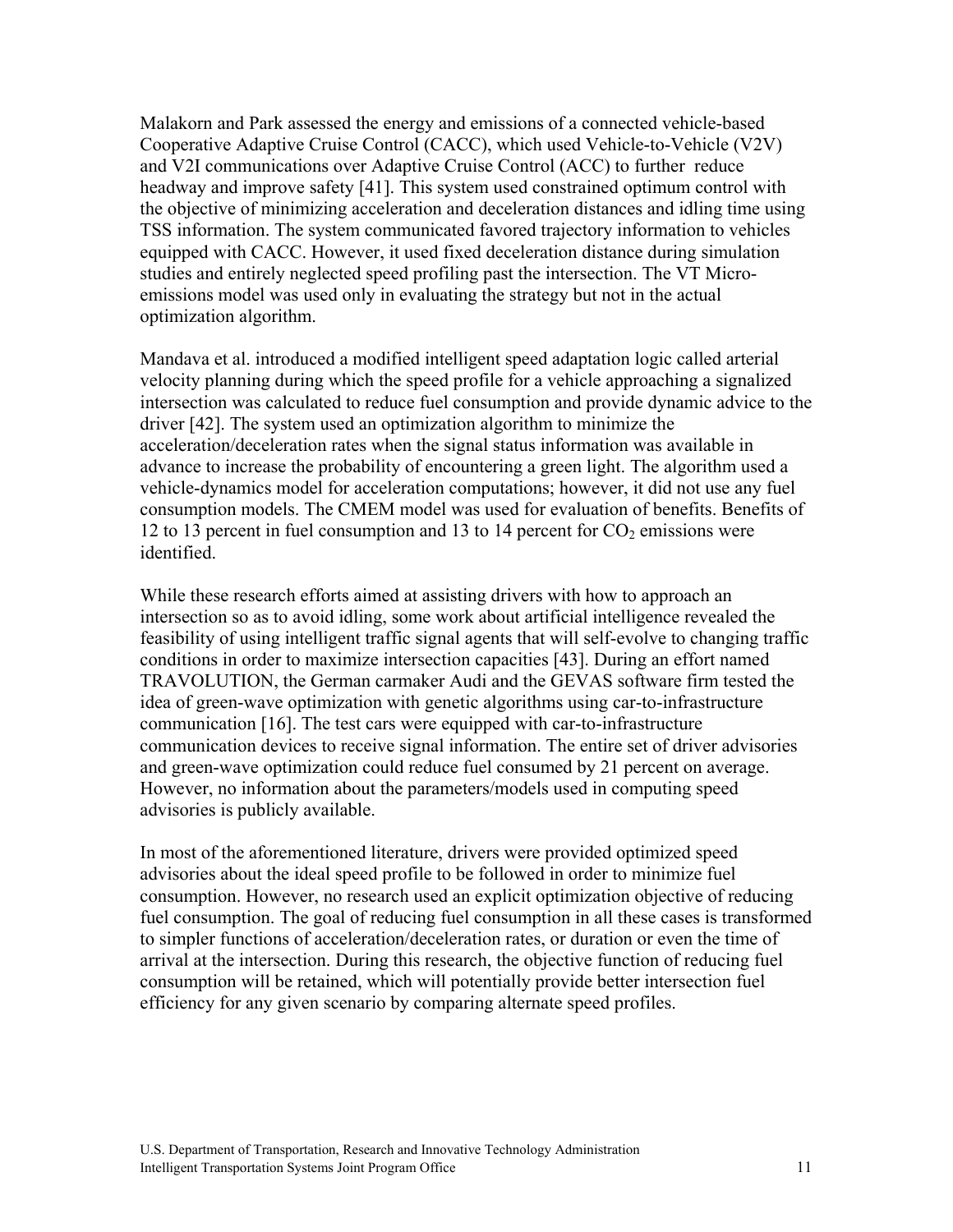# **3 Model Description**

From the previous section, it is clear that the models developed in previous research efforts focusing on optimizing vehicle fuel consumption levels near signalized intersections using signal information lacks clarity. All of these models used a simplified objective function for optimization such as minimizing the deceleration level or minimizing the cruising distance. None of these models had an explicit fuel consumption model in its objective function and that is one of the advancements addressed here. The project highlighted during this report retains the original objective function of minimizing fuel consumed in the entire maneuver near a signalized intersection while optimizing speed profiles of vehicles approaching the intersection. The term "entire maneuver" in this context sums the vehicle fuel consumption from the point where it receives advanced signal information until a fixed distance downstream of the intersection to enable it to revert to its original state (speed).

The system leverages dedicated short-range communication (DSRC) capabilities between the roadway infrastructure and vehicles. The optimization is conducted in two steps: (1) Computation of a proposed time to intersection based on available intersection data (queued vehicle information), lead-vehicle information (if any) and signal change information (TTR or TTG); and (2) Computation of a fuel-optimal speed profile using the computed time to intersection, vehicle acceleration model, roadway characteristics and microscopic fuel consumption models.

Figure 2 shows a logical diagram of events that will lead to eco-vehicle speed control near an equipped signalized intersection [44]. As the vehicle enters the DSRC range of an intersection, it receives information about upcoming signal changes, lead-vehicle information and roadway information. It is at this point, when the eco-vehicle speed control system starts its optimization algorithm and provides an instantaneous speed advisory to the driver. At the point of this report, the authors have not considered humanvehicle interaction on how the speed advisory is handled by the driver and is assumed autonomous driving by the eco-vehicle. It should be noted, however, that the algorithm is re-calculated every time-step and thus would be able to respond to driver errors in responding to system recommendations.

## **3.1 Scenarios**

Depending on the upcoming signal change, namely Time to Red (TTR) or Time to Green (TTG) information, Distance to Intersection (DTI) and its current speed (va), there are different scenarios, the eco-vehicle can be in. These are summarized as follows:

## **3.1.1 Scenario 1**

As the vehicle receives upcoming signal change information from the intersection using Infrastructure-to-Vehicle (I2V) communication, it computes whether the vehicle will receive a green light at the stop line if it proceeded at its current speed; if it does, the system provides an advisory to proceed cautiously at the current speed.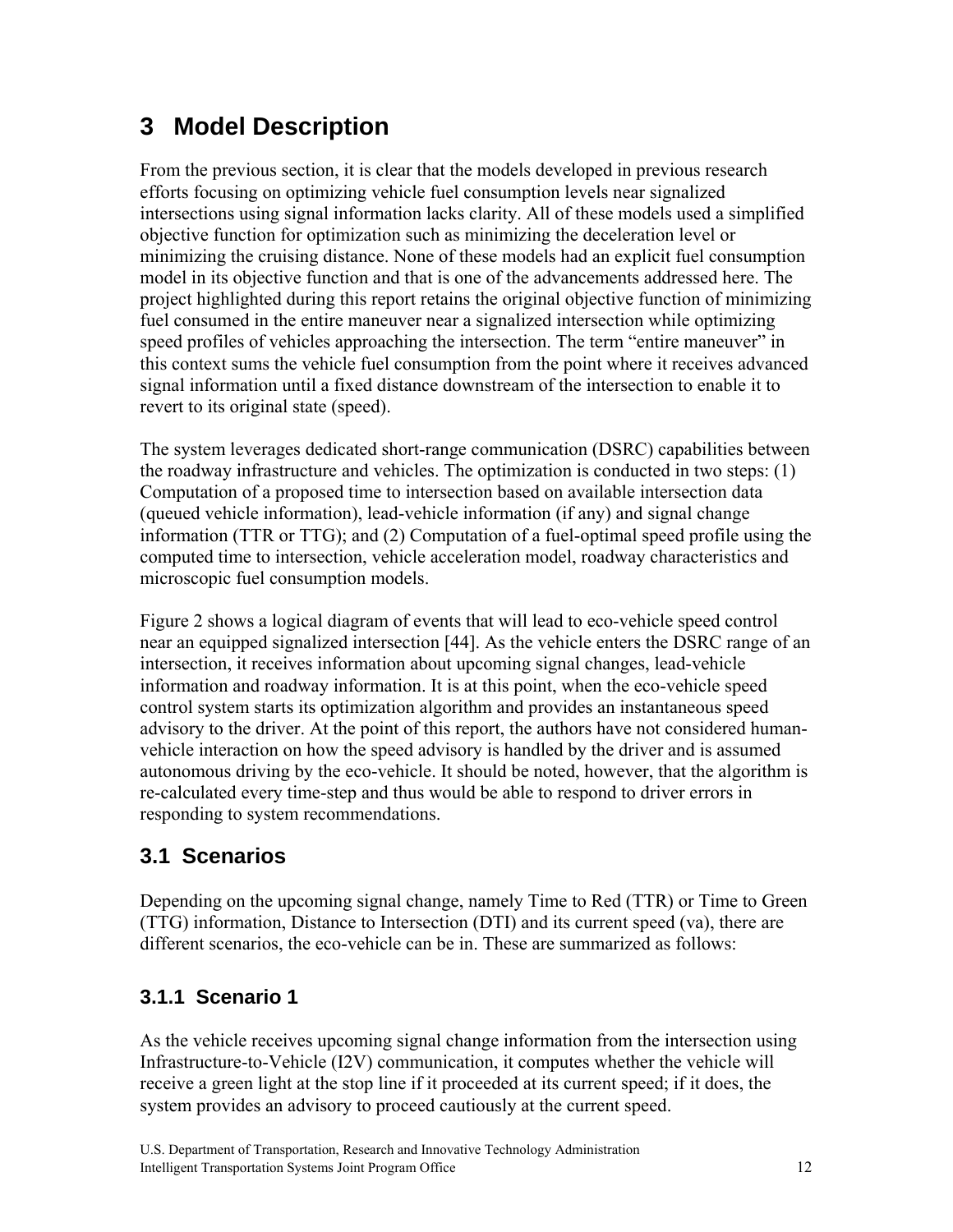## **3.1.2 Scenario 2**

If the TTR is not sufficient for the vehicle to pass the intersection at green at its current speed but is sufficient if the vehicle accelerates to the maximum allowed speed on the roadway, then the vehicle is advised to accelerate and pass cautiously through the intersection.



U.S. Department of Transportation, Research and Innovative Technology Administration Intelligent Transportation Systems Joint Program Office 13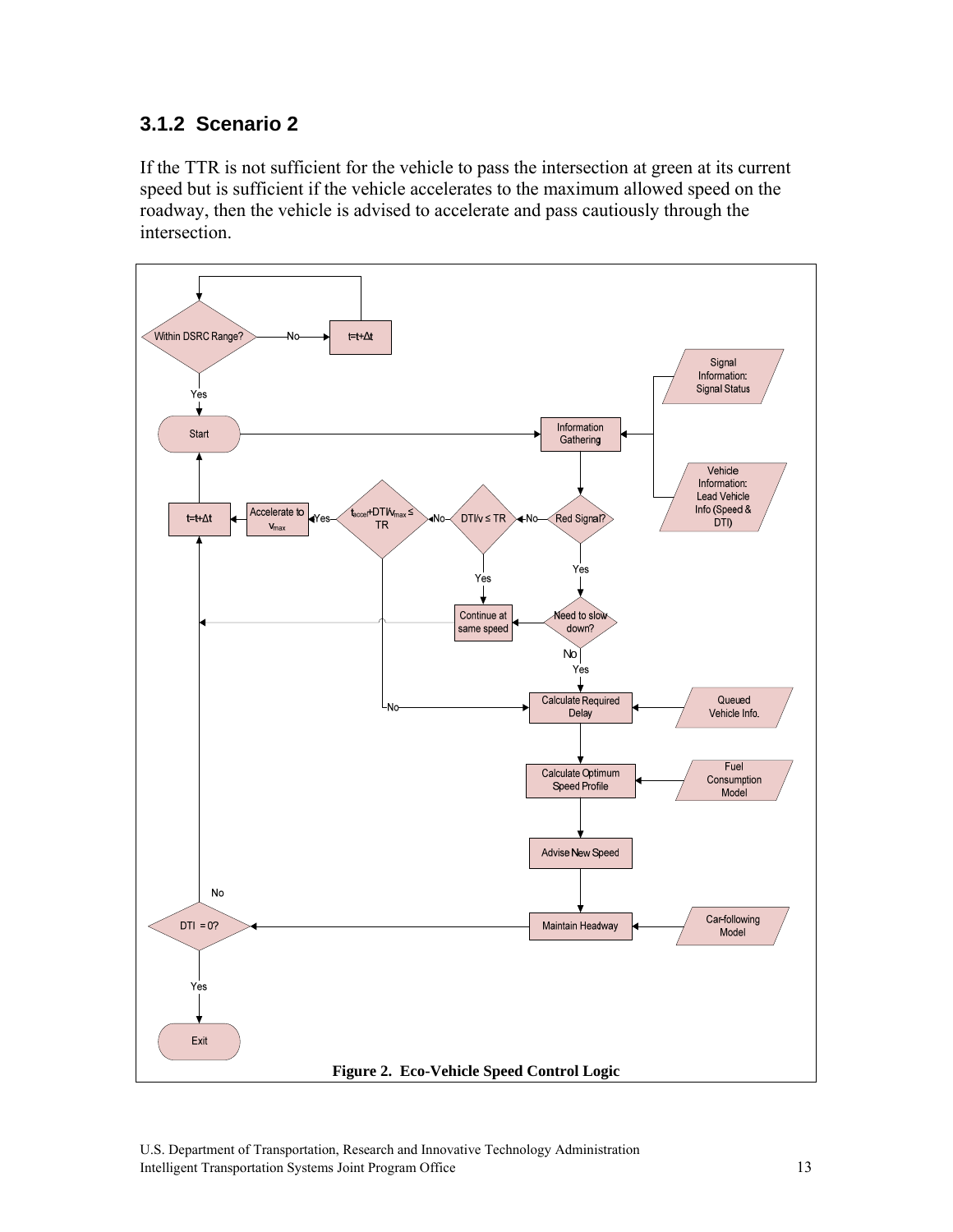## **3.1.3 Scenario 3**

If the TTR is not sufficient for the vehicle to pass the intersection, then the vehicle is advised to come to a slow stop and wait for the next green light.

## **3.1.4 Scenario 4**

This is when TTG is longer than the vehicle's TTI at the current speed. Hence, by reducing the average speed of the vehicle across the distance to the stop-line, a delay can be incurred in the vehicle trajectory so that the time to intersection is sufficient to receive a green light and to clear any available queues. This reduction in average speed can be achieved using an infinite number of vehicle trajectories; the focus of this research is to compute the most fuel-optimal way of accomplishing this.

The last scenario discussed above is a complex optimization function with the objective of minimizing fuel consumed. In order to make the system more accurate, the acceleration of the vehicle to a target speed past the stopline is also considered. This optimization function is solved under the constraints of a given travel distance upstream (which is DTI), fixed time to reach the intersection (which is the TTG plus any clearance time needed for queues), and fixed roadway and vehicle characteristics (such as grade, engine power, frictional coefficients, etc.). The eco-vehicle does check for these scenarios and runs the optimization algorithm every time-step.

This section deals with the speed-profile optimization and its components, deriving equations and constraints for the optimization and explanation of physical models and fuel consumption models used in the system.

## **3.2 Speed-profile Optimization Logic**

The speed-profile optimization is conducted to find the fuel-optimum speed profile of a vehicle that is informed of TTG. This logic applies when the time to intersection needs to be increased to some extent to incorporate signal change from red to green and dissipation of any queued vehicles. The vehicle movement is physically divided into three parts: deceleration part, cruising part and acceleration part. The constant deceleration model and the Rakha and Lucic acceleration model are used here [12]. The cruising part is optional and is conducted upstream to maintain the constraints and downstream to fix the optimization across a constant distance. Figure 3 shows the trajectory optimization of an eco-vehicle near a signalized intersection.

The speed profile of a vehicle approaching an intersection will have two components: (a) upstream of the traffic signal and (b) downstream of the traffic signal. The upstream portion introduces the desired delay to the vehicle in order to ensure that it arrives at the correct time. This is accomplished by advising the driver to decelerate to some cruising speed and cruise for the remainder of the distance. This cruising distance is zero when the initial deceleration is a minimum value. The deceleration-cruising pair is determined by the effective Time to Intersection (TTI) needed and the DTI at the point the SPaT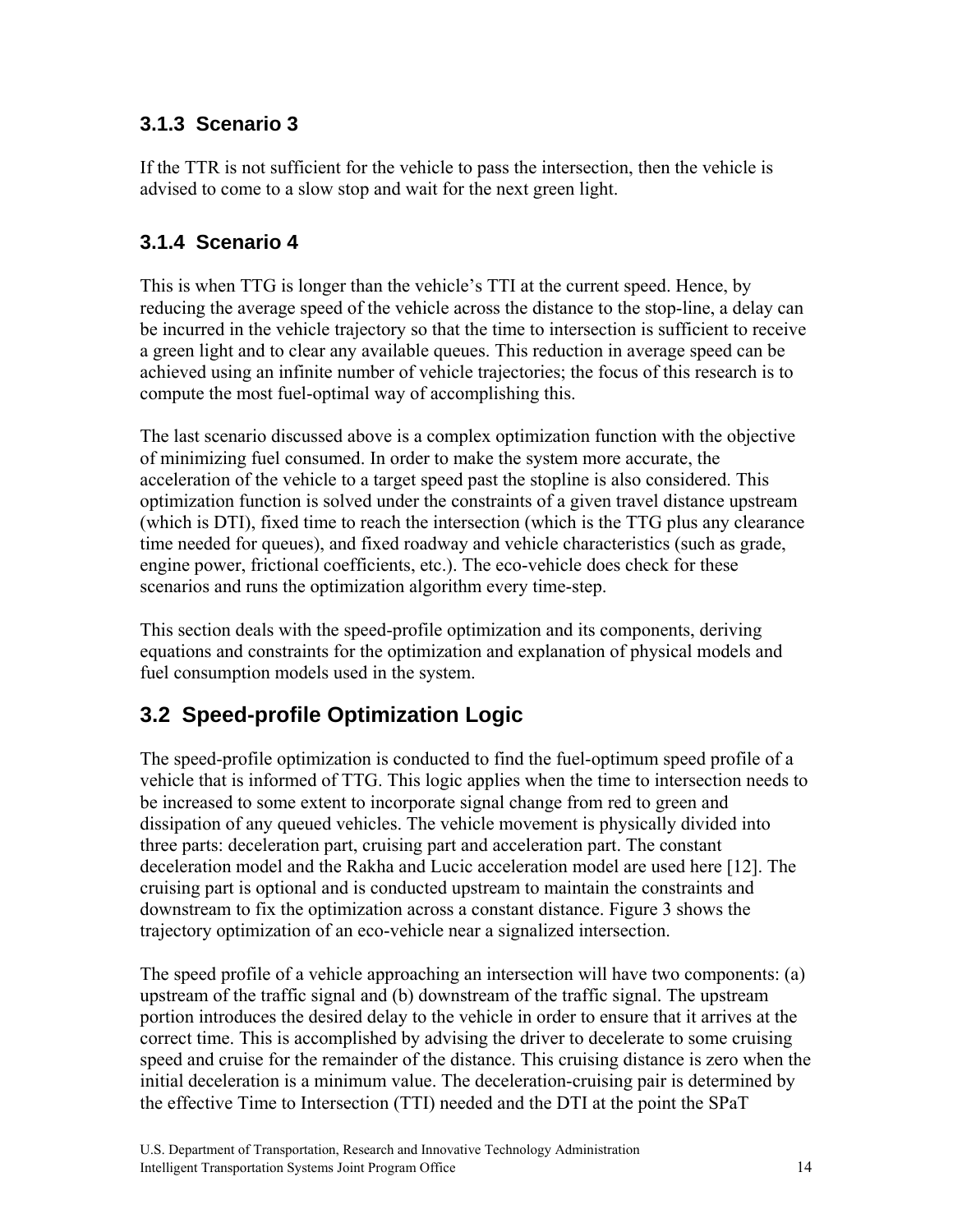information is received. The downstream portion comprises accelerating back to the original speed. A lower speed at the intersection will cause the vehicle to have a larger acceleration maneuver, which adds to the total fuel consumed. This forms a trade-off between initial deceleration and speed at intersection. A higher initial deceleration level will result in a lower final speed at the intersection and hence a higher fuel consumption associated with acceleration back to the original speed.



**Figure 3. Extent of trajectory optimization near a signalized intersection** 

## **3.2.1 Upstream Trajectory of the Vehicle**

As mentioned before, the eco-speed control model uses TTG information of an upcoming signal to alter an approaching vehicle's TTI to ensure that the vehicle traverses the intersection in a fuel-efficient manner. In this section, the equations governing motion of the vehicle upstream of the intersection are derived.

Let  $v_a$  be the approach speed when the traffic signal information is received and x be the distance to the intersection. Also, denote the TTI be *t* and TTG be *t*+∆*t*. The eco-speed control model alters the average speed from  $v_a = x/t$  to a new average speed  $v = x/(t+\Delta t)$ . The change in speed profile should maintain *x* and *t*+∆*t*. Infinite pairs of parameters of deceleration level, *d* and speed at the stop line, *vs* can satisfy this condition. The minimum value of *d*, *dmin* allows the vehicle to decelerate until the stop-line when it can safely accelerate and pass through the intersection. Any value of deceleration greater than  $d_{min}$  has an associated cruising phase at speed  $v_s$  in order to maintain the *x* and  $t + \Delta t$ parameters.

The speed profile shown by the solid line in Figure 4 represents the speed profile of the vehicle if it travels at a constant minimum deceleration level in order to ensure that the vehicle traverses the distance *x* in time *t*+∆*t*. Let this value of deceleration be *dmin*. The speed profile shown by the dash-dotted line in Figure 4 represents the vehicle speed profile if the objective is to minimize the time spent decelerating. The vehicle decelerates at a maximum feasible rate of  $d_{max}$  m/s<sup>2</sup> to a speed  $v_s$  m/s initially and then cruises at that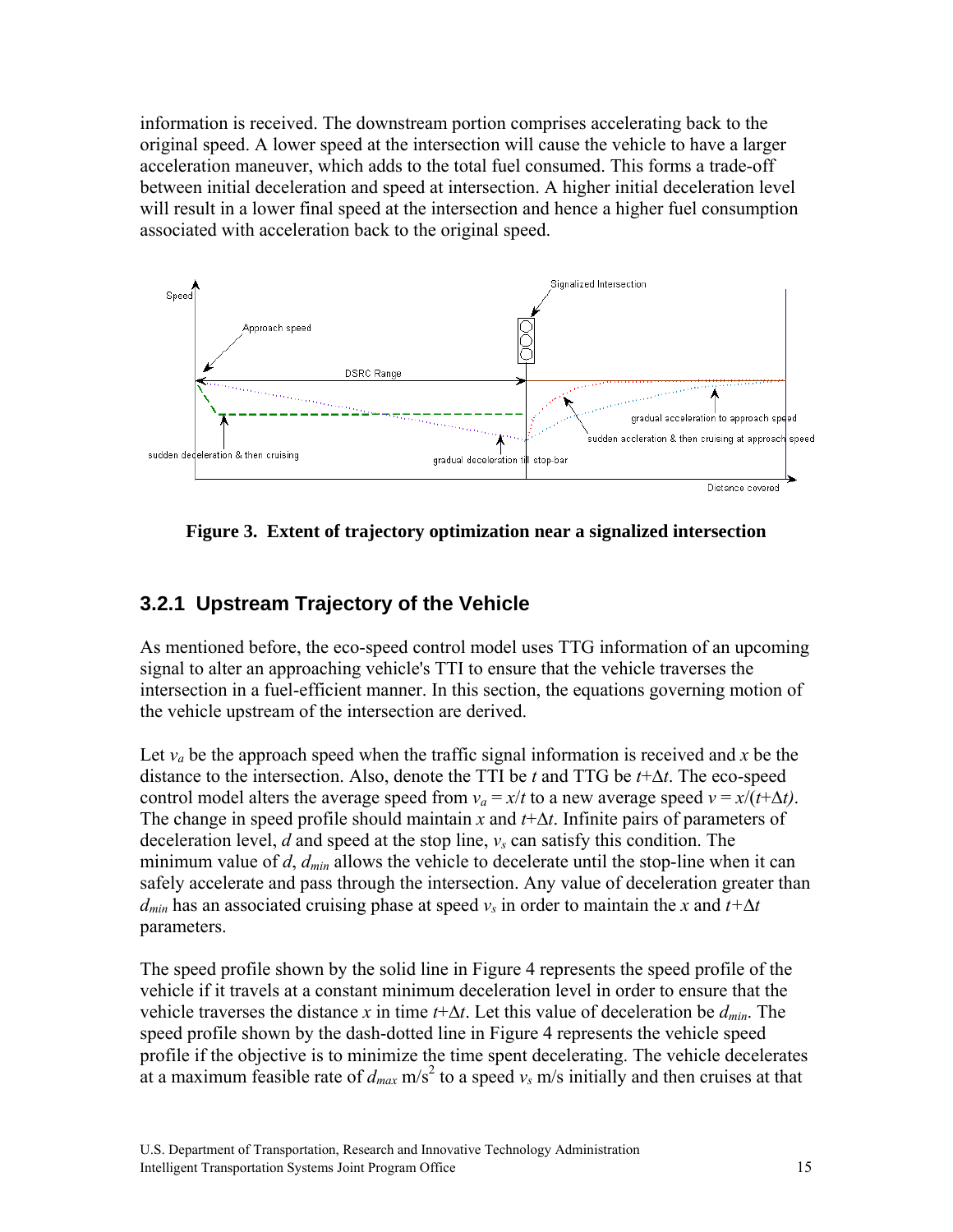this speed across a distance *xr*. Within these two solutions is an infinite number of solutions for *d* ranging between  $d_{min}$  and  $d_{max}$  (i.e.  $d = [d_{min}, d_{max}]$ ).



**Figure 4. Vehicle trajectory upstream** 

Using equations for conservation of *x* and  $t + \Delta t$ , the value of  $d_{min}$  can be derived as

$$
d_{\min} = \frac{v_a - v_s}{t + Dt} \tag{1}
$$

where 
$$
v_s = \frac{2x}{t + Dt} - v_a
$$
 (2)

For any greater value of *d*, the following equation provides the positive solution of  $v_s$ :

$$
v_s = v_a - (d \pm Gg)(t + Dt) + \sqrt{(d \pm Gg)(d \pm Gg)(t + Dt)^2 - 2v_a(t + Dt) + 2x \frac{\ddot{g}}{\dot{g}}(3)}
$$

Here *G* is the roadway grade and *g* is the gravitational acceleration (9.81 m/s<sup>2</sup>). The following equation computes  $x_r$  (upstream cruising distance) corresponding to any given *d* as

$$
x_r = x - \frac{v_a^2 - v_s^2}{2(d \pm Gg)}.
$$
 (4)

It should be noted that when  $d = d_{min}$ ,  $x_r = 0$ . These equations can derive various speed profiles between the two bounding deceleration levels. The instantaneous speed vector and a microscopic fuel consumption model are used to estimate fuel consumed for different vehicle trajectories.

U.S. Department of Transportation, Research and Innovative Technology Administration Intelligent Transportation Systems Joint Program Office 16 16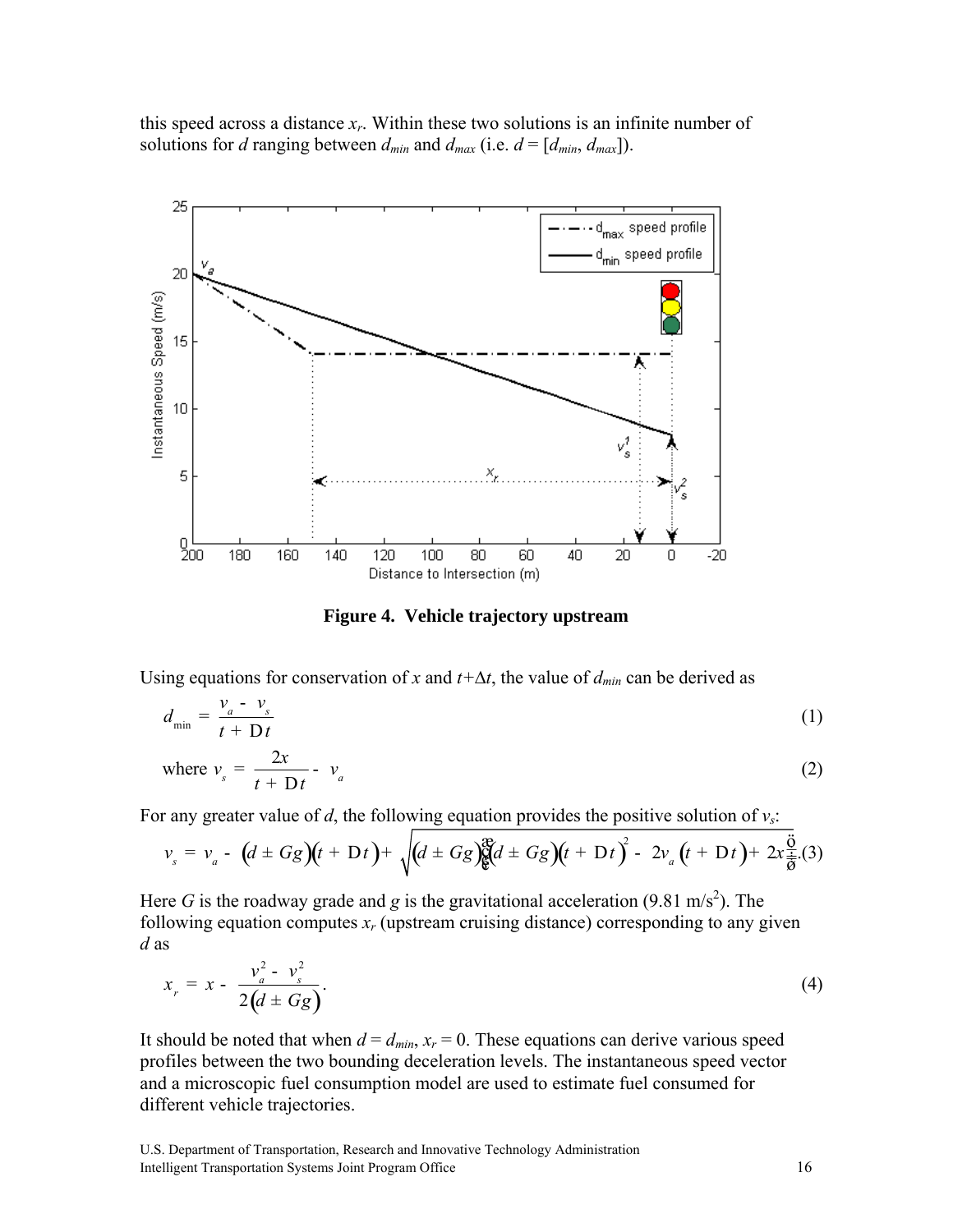#### **3.2.2 Downstream Trajectory of the Vehicle**

Once the vehicle clears the intersection, its task is to accelerate back to its original speed. Unlike deceleration, the acceleration speed profile is non-linear and vehicle dependent. This project used a vehicle dynamics model for light-duty acceleration to compute the downstream speed profiles of vehicles [12]. In order to optimize the fuel consumed for the downstream portion, it is necessary to consider alternate throttle levels when accelerating from  $v_s$  to  $v_a$ . Speed profiles corresponding to throttle levels of 20 to 100 percent are considered. A final comparison of the total fuel consumed is made for a constant distance that is computed as the distance required in accelerating at the minimum throttle level. In the case of greater throttle levels, this will entail accelerating and cruising at  $v_a$  for the remainder of the distance (Figure 5).

Hence, the equation for total fuel consumed downstream of the traffic signal is computed as

$$
FCi(ds) = FCi(vs \to va) + FCcruise(va) \times [xmax - xi-acc].
$$
\n(5)

where  $FC<sub>i</sub>(ds)$  is the fuel consumed downstream of the traffic signal for case *i*,  $FC_i(v_s \rightarrow v_a)$  is the fuel consumed while accelerating from  $v_s$  to  $v_a$  for case *i*,  $FC_{cruise}(v_a)$  is the fuel consumed per meter cruising at speed  $v_a$ ,  $x_{max}$  is the maximum distance covered during acceleration from  $v_s$  to  $v_a$  in any case, and  $x_i$ <sub>acc</sub> is the distance covered during acceleration in the case *i*.



**Figure 5. Downstream trajectory of the vehicle** 

### **3.3 Underlying Models**

The speed control module defined in this report uses state-of-the-art microscopic traffic models to define instantaneous vehicle velocities and to predict future fuel consumed. The three primary models used here are: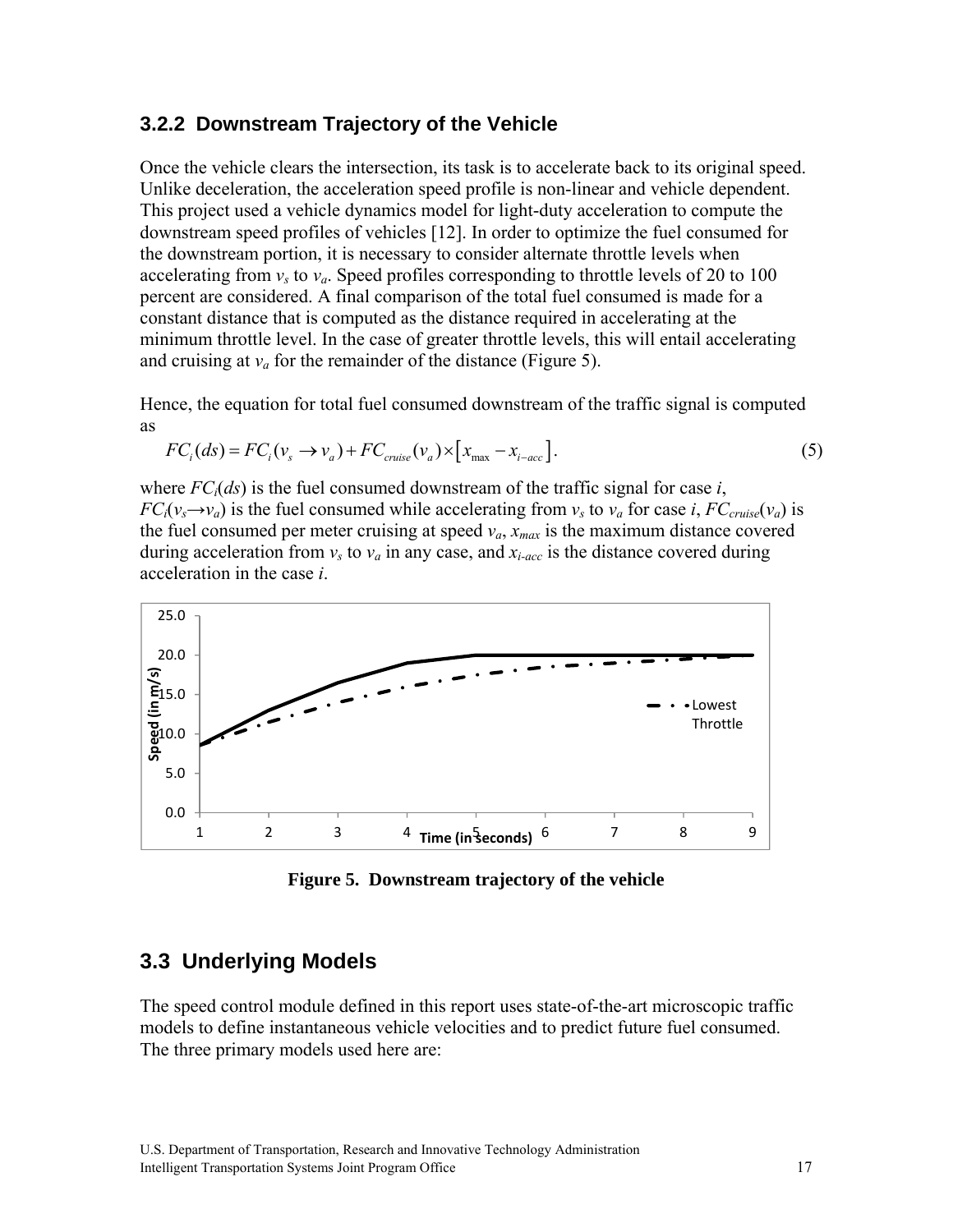- a) Constant deceleration model
- b) Vehicle dynamics acceleration model [12]
- c) VT-CPFM [9]

At this stage, the project mainly covers the speed control of the first vehicle arriving at an intersection and hence does not use any car-following logic. However, it should be noted that proper implementation of this system involves use of car-following models to analyze car-to-car interaction on the signalized arterial. This section expands on the microscopic models used during the project.

### **3.3.1 Vehicle Deceleration Model**

The vehicle is assumed to undergo an initial deceleration upstream of the intersection to incorporate the required delay, and this deceleration is assumed constant and optionally followed by a cruising portion for the remainder of the DTI. The system does not consider a case involving acceleration upstream of the intersection. All acceleration occurs downstream of the traffic signal stop line.

#### **3.3.2 Vehicle Acceleration Model**

Once past the intersection, the vehicle accelerates to its original speed, and the time and distance at which it accelerates depends on the accelerator pedal level or simply the throttle level. In order to compare cases of any throttle level, a constant distance upstream is considered, which is defined by the distance covered during the application of minimum throttle. For any throttle level more than the minimum, some cruising is required at the final speed for the remainder of the fixed distance. This deals with the acceleration model used during this project and is a non-linear model unlike the deceleration model. The modeling of vehicle accelerations involved the use of a vehicle dynamics model. Vehicle dynamics models compute the maximum vehicle acceleration levels from the resultant forces acting on a vehicle (mainly vehicle tractive force that is a function of the driver throttle input and the various resistance forces).

Equation 6 computes the vehicle tractive effort *F*. Rakha and Lucic introduced the *β* factor into Equation 6 in order to account for the gearshift impacts at low traveling speeds when trucks are accelerating [1]. This factor is set to 1.0 for light-duty vehicles. The *fp* factor models the driver throttle input level and ranges from 0.0 to 1.0. The sum of the aerodynamic, rolling, and grade resistance forces acting on the vehicle, as demonstrated in Equation 7, forms the vehicle resistance force.

$$
F = \min_{\mathbf{\hat{g}}} \mathbf{\hat{g}} 3600 f_p b h_d \frac{P}{v}, m_{ta} g m_{\frac{1}{\mathbf{\hat{g}}}} \tag{6}
$$

$$
R = \frac{r}{25.92} C_d C_h A_f v^2 + mg \frac{c_{r0}}{1000} (c_{r1} v + c_{r2}) + mgG
$$
 (7)

where  $f_p$  is the driver throttle input [0,1] (unitless; field studies have shown that it is typically 0.60); *β* is the gear reduction factor (unitless);  $η<sub>d</sub>$  is the driveline efficiency (unitless); *P* is the vehicle power (kW);  $m_{ta}$  is the mass of the vehicle on the tractive axle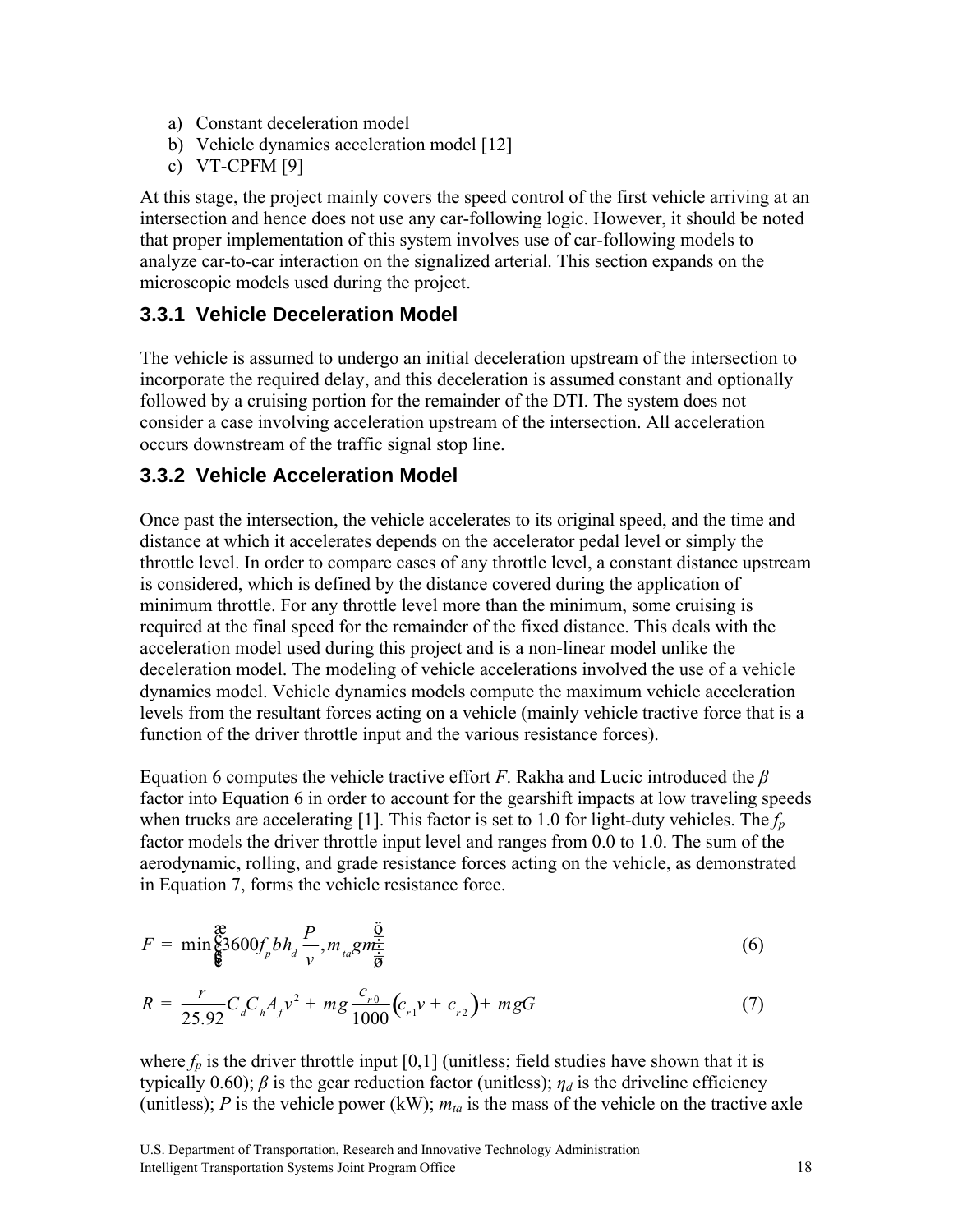(kg); *g* is the gravitational acceleration (9.8067 m/s<sup>2</sup>);  $\mu$  is the coefficient of road adhesion or the coefficient of friction (unitless);  $\rho$  is the air density at sea level and a temperature of 15°C (1.2256 kg/m<sup>3</sup>);  $C_d$  is the vehicle drag coefficient (unitless), typically 0.30;  $C_h$  is the altitude correction factor (unitless);  $A_f$  is the vehicle frontal area (m<sup>2</sup>);  $c_{r0}$  is rolling resistance constant (unitless);  $c_{r1}$  is the rolling resistance constant (h/km);  $c_{r2}$  is the rolling resistance constant (unitless); *m* is the total vehicle mass (kg); and *G* is the roadway grade at instant t (unitless).

The vehicle acceleration is calculated as a ratio of the difference between the tractive forces and resistance forces and the vehicle mass (i.e.,  $a = (F - R)/m$ ). The vehicle speed at  $t + \Delta t$  is then computed using Euler's first-order approximation as

$$
v(t + Dt) = v(t) + 3.6 \frac{F(t) - R(t)}{m} Dt
$$
 (8)

#### **3.3.3 Fuel Consumption Model**

This section describes the fuel consumption model used in computing the fuel-optimal vehicle trajectory. Fuel consumption models generally fall into one of the following two categories: macro and micro models. Macro models estimate vehicle total fuel consumption based on aggregate characteristics such as average speed, total distance traveled, and average traffic volume. However, microscopic fuel consumption models calculate instantaneous fuel consumption levels based on instantaneous operational characteristics. This study uses a microscopic model since optimizing speed trajectories requires estimating vehicle fuel consumption based on instantaneous vehicle operational data.

This study uses the VT-CPFM-1 due to its simplicity, accuracy, and ease of calibration [9]. The fuel consumption model utilizes instantaneous power as an input variable and can be calibrated using publicly available fuel economy data (e.g., Environmental Protection Agency [EPA]-published city and highway mileage). Thus, the calibration of model parameters does not require gathering any vehicle-specific data.

The fuel consumption model is formulated as Equation (9), where  $\alpha_0$  is the fuel consumption rate ( $g/s$  or  $l/s$ ) for idling conditions and  $P(t)$  is the instantaneous total power in kilowatts (kW). The idling fuel consumption rate is estimated using Equation (10), where  $P_{mfo}$  is idling fuel mean pressure (400,000 Pa),  $\omega_{idle}$  is idling engine speed (rpm), *d* is engine displacement (liters), *Q* is fuel lower heating value (43,000,000 J/kg for gasoline fuel), and *N* is the number of engine cylinders. Estimation of the model coefficients  $(a_1, a_2)$  uses the fuel consumption rates of the standard fuel economy cycles (e.g., EPA-published city and highway mileage).

Here  $F_{city}$  and  $F_{hwy}$  are the total fuel consumed for the EPA city and highway driving cycles, respectively. The value of  $F_{\text{city}}$  is adjusted to represent the engine transient operation since the EPA city cycle includes the cold start operation in the Bag 1 of Federal Test Procedure (FTP).  $T_{\text{city}}$  and  $T_{\text{hwy}}$  are the durations of the city and highway cycles (1875s and 766s). In addition,  $P_{\text{city}}$  and  $P_{\text{city}}^2$  represent the total power used and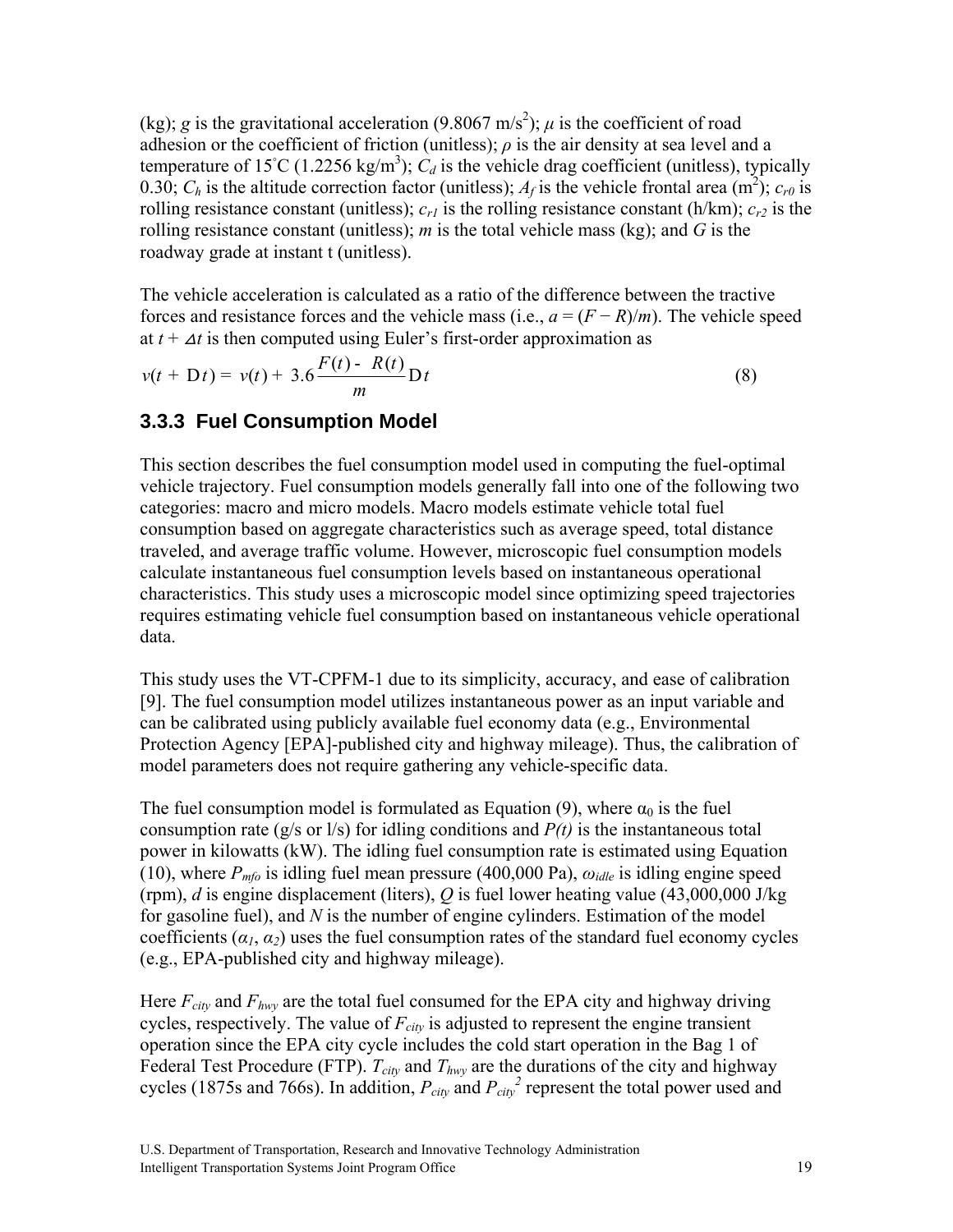total sum of the squared power during the city driving cycle, expressed as  $\sum_{t=0}^{T_{clip}} P(t)$  and  $\sum_{t=0}^{T_{city}} P(t)^2$  respectively. Similarly,  $P_{hwy}$  and  $P_{hwy}^2$  are estimated for the highway cycle.

$$
FC(t) = \frac{a_0 + a_1 P(t) + a_2 P(t)^2 \qquad P(t)^3 \quad 0}{a_0} \qquad P(t) < 0 \tag{9}
$$

2 2 <sup>0</sup> max , <sup>22164</sup> *city city city hwy city hwy mfo idle city hwy city city hwy city P P FF PP Pd P P QN P T T P e w a* æ æ ö æ öö çç ç ÷ ÷÷ - - <sup>ç</sup> è øè ø ÷ ÷÷÷ <sup>=</sup> <sup>ç</sup> <sup>÷</sup> <sup>ç</sup> <sup>÷</sup> <sup>ç</sup> ´ <sup>÷</sup> <sup>ç</sup> <sup>÷</sup> <sup>ç</sup> - <sup>÷</sup> <sup>ç</sup> <sup>÷</sup> <sup>ç</sup> <sup>÷</sup> çè ø÷ (10)

$$
a_1 = \frac{F_{hwy} - T_{hwy}a_0 - P_{hwy}^2 a_2}{P_{hwy}}
$$
\n(11)

$$
a_2 = \frac{\sum_{\text{key}}^{\text{max}} F_{\text{city}} - F_{\text{hwy}} \frac{P_{\text{city}}}{P_{\text{hwy}} \frac{1}{\overline{\theta}}}}{P_{\text{city}} - P_{\text{hwy}} \frac{P_{\text{city}}}{P_{\text{hwy}}} - P_{\text{hwy}} \frac{P_{\text{city}}}{P_{\text{hwy}}} \frac{P_{\text{city}}}{\overline{\theta}}}, \quad e = 1E-06
$$
\n
$$
P_{\text{city}}^2 - P_{\text{hwy}}^2 \frac{P_{\text{city}}}{P_{\text{hwy}}}
$$
\n(12)

## **4 Example Illustration**

To demonstrate the eco-vehicle speed control algorithm, an example is provided in this section. Consider a single vehicle approaching a signalized intersection with DSRC capability and assume that the current phase is red. The vehicle approach speed is 20 m/s on a roadway with a zero percent grade (level road) at standard air temperature and pressure. At a distance of 200 m from the intersection stop-line, it receives information regarding the next green indication, which will start in 14 seconds and has no queued vehicles. If the vehicle continues at its current speed it will reach the stop-line in 10 seconds suggesting that a delay of 4 seconds is needed in order to travel through the green indication.

This delay can be introduced in different ways as explained in the previous chapter. Various speed profiles can be generated that satisfy the following input:  $v_a = 20$  m/s,  $x =$ 200 m,  $t = 14$  s, and  $\Delta t = 4$  s. The minimum deceleration level  $d_{min}$  is computed to be 0.82m/s<sup>2</sup>. The corresponding speed at the stop-line  $v_s$  is computed to be 8.57 m/s. Table 1 shows possible scenarios where  $d > d_{min}$  up to a deceleration level of 0.6 g, along with associated fuel consumed. Note that for any value of *d* greater than *dmin* there is an associated cruising phase. Vehicle characteristics of a Chevrolet Malibu were used for the example demonstration.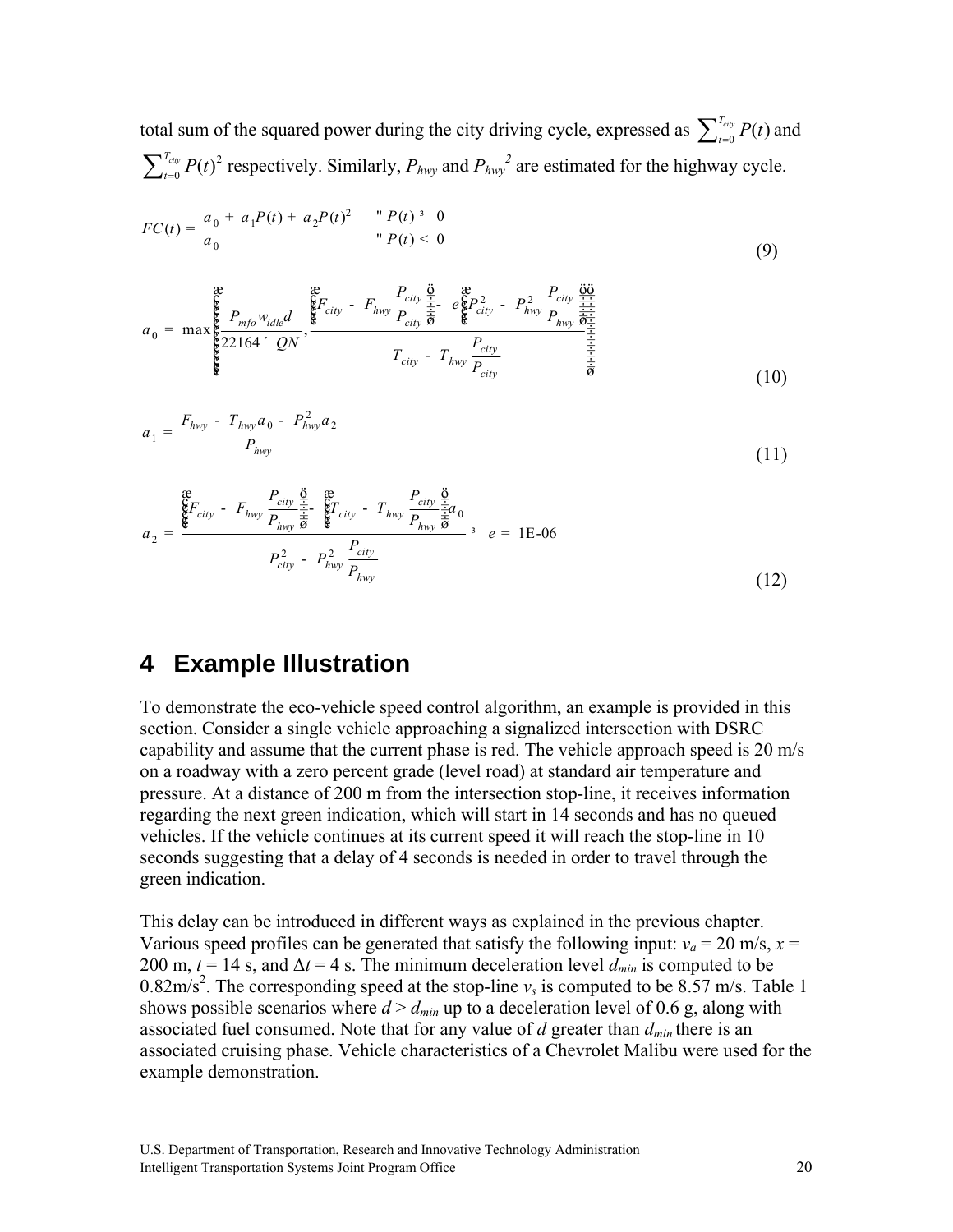| $d(m/s^2)$ | $\mathbf{v}_\mathrm{s}$ ( <i>m/s</i> ) | $t_{\text{decel}}(s)$ | $t_{\text{cruise}}(s)$ | $\mathbf{F}_{\text{decel}}(l)$ |
|------------|----------------------------------------|-----------------------|------------------------|--------------------------------|
| 0.82       | 8.57                                   | 14.00                 | 0.00                   | 7.119                          |
| 0.83       | 9.87                                   | 12.20                 | 1.80                   | 7.27                           |
| 0.89       | 11.12                                  | 9.97                  | 4.03                   | 7.861                          |
| 1.00       | 12.00                                  | 8.00                  | 6.00                   | 8.394                          |
| 1.21       | 12.72                                  | 6.01                  | 7.99                   | 8.987                          |
| 2.13       | 13.60                                  | 3.01                  | 10.99                  | 10.062                         |
| 5.90       | 14.07                                  | 1.00                  | 13.00                  | 10.817                         |

**Table 1. Fuel consumed by Chevy Malibu during deceleration** 

Table 1 shows seven of the infinite possible scenarios with columns denoting deceleration in m/s<sup>2</sup>, speed at the intersection in m/s, time spent decelerating upstream of the traffic signal in seconds, time spent cruising prior to the stop-line in seconds, and fuel consumed during the deceleration phase. Table 1 shows that gradual deceleration to the stop-line as denoted by Case 1 is the most fuel-efficient deceleration maneuver. However, it results in a lower speed at the stop-line  $(v<sub>s</sub>)$  compared to the other cases and would require greater fuel,  $F_2$ , to accelerate back to  $v_a$ .

The fuel consumption for the entire maneuver, including decelerating, cruising, and accelerating, is then computed, as shown in Table 2. The acceleration fuel includes a small cruising section at the speed of  $v_a$  to make the total downstream distance covered the same during all the throttle cases. The vehicle dynamics model is used to compute the instantaneous speeds when accelerating to the original speed for different throttles, and the throttle level corresponding to minimum fuel was used to build cases.

Table 1 shows that the case with a gradual deceleration of 0.82 m/s<sup>2</sup> over the entire travel to the stopline was the most fuel optimal when we consider upstream movement only. However, Table 2 shows that the case involving an initial deceleration of 2.13 m/s<sup>2</sup> for 3 seconds, cruising at 13.60 m/s for 11 seconds to reach the stopline, and then accelerating at 30% throttle to 20 m/s is the most fuel optimal when we consider the entire maneuver. Figure 6 shows a 3-dimensional plot comparing the fuel consumed for each of the cases in a matrix of deceleration and acceleration cases.

|                          |                                  |       |       |       |       | Table 2. Puel consumed in downstream movement of a Chevy Manbu |       |       |       |
|--------------------------|----------------------------------|-------|-------|-------|-------|----------------------------------------------------------------|-------|-------|-------|
| $\mathbf d$<br>$(m/s^2)$ | $\mathbf{v}_\mathbf{s}$<br>(m/s) | 30%   | 40 %  | 50 %  | 60%   | <b>70 %</b>                                                    | 80%   | 90%   | 100 % |
| 0.82                     | 8.57                             | 42.16 | 45.82 | 49.12 | 52.02 | 53.53                                                          | 56.08 | 57.75 | 59.72 |
| 0.83                     | 9.87                             | 40.74 | 44.37 | 46.38 | 49.66 | 51.20                                                          | 53.55 | 55.50 | 57.52 |
| 0.89                     | 11.13                            | 40.13 | 42.28 | 44.81 | 47.49 | 49.90                                                          | 51.17 | 53.13 | 53.30 |
| 1.00                     | 12.00                            | 38.40 | 40.69 | 43.61 | 45.30 | 48.19                                                          | 49.45 | 51.45 | 52.75 |
| 1.21                     | 12.72                            | 38.57 | 40.77 | 42.78 | 45.17 | 46.53                                                          | 47.53 | 50.56 | 52.57 |
| 2.13                     | 13.60                            | 37.00 | 39.20 | 41.04 | 43.54 | 44.25                                                          | 46.99 | 48.94 | 49.12 |
| 5.9                      | 14.07                            | 37.72 | 39.99 | 40.39 | 42.50 | 43.87                                                          | 46.38 | 48.25 | 48.48 |

**Table 2. Fuel consumed in downstream movement of a Chevy Malibu** 

U.S. Department of Transportation, Research and Innovative Technology Administration Intelligent Transportation Systems Joint Program Office 21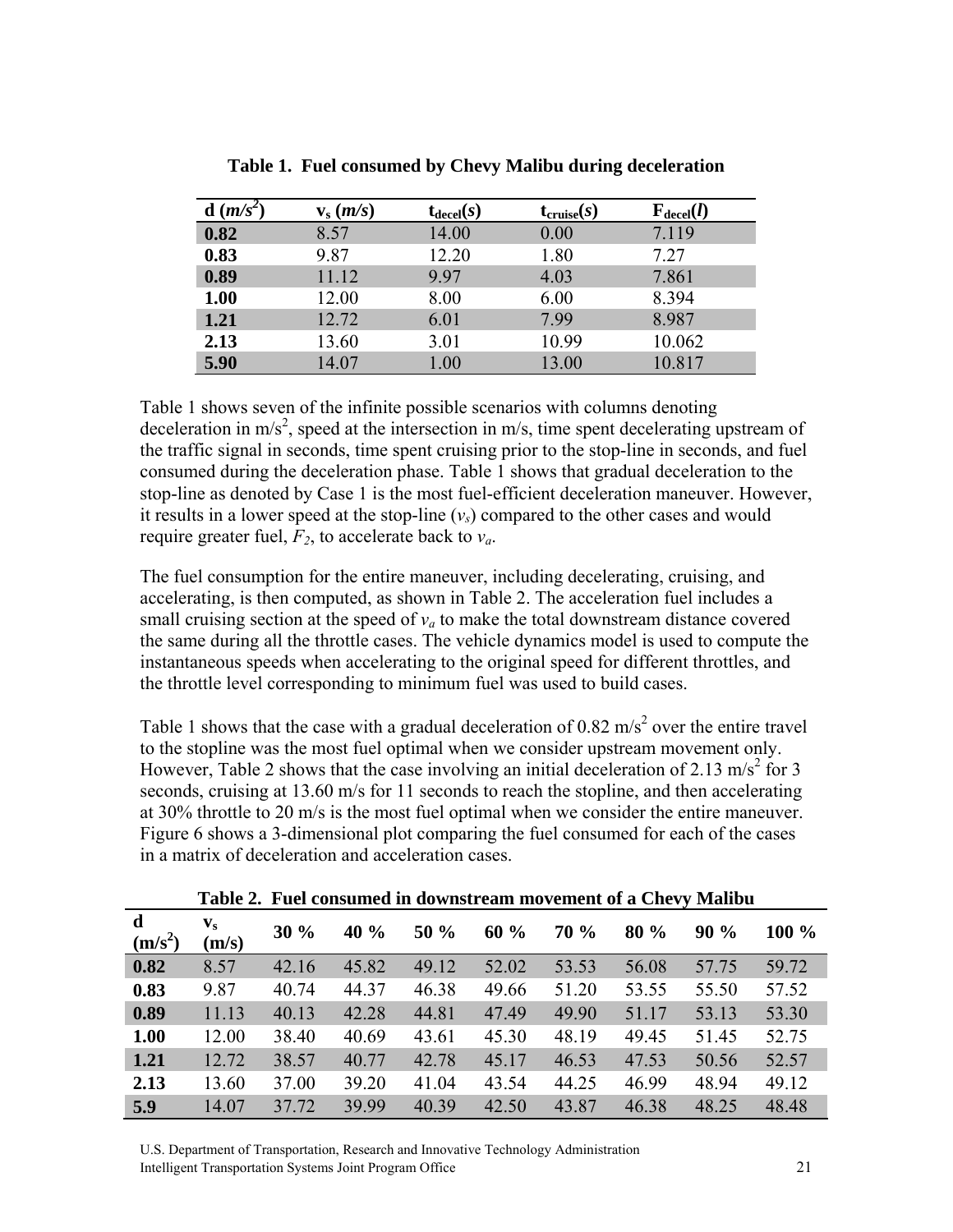Fuel Consumption Surface Plot (Chevy Malibu)



**Figure 6. Fuel consumption plot for Chevy Malibu in three dimensions** 

# **5 Case Studies**

In the example illustrated in the previous section, it was shown that the most fuel-optimal path is a complex function and is not necessarily the vehicle trajectory that involves minimum deceleration, maximum deceleration or some constant function of TTI or DTI. The example simulated one simple case of a vehicle approaching a red light and was optimized for minimum fuel consumption assuming the characteristics of a Chevrolet Malibu. However, more simulations were needed to prove the importance of a welldefined optimization function using vehicle dynamics and fuel consumption models. Additional simulations were also aimed at evaluating the proposed system.

Hence, simulations in MATLAB were conducted for the proposed eco-vehicle speed control application considering different vehicle models, different approach speeds, and different desired delay estimates. The following assumptions are made: (a) only the lead vehicle approaching the signalized intersection is considered (and no inter-vehicle interaction) and (b) SPaT information is available from the intersection controller via I2V communication. The analysis includes 80 cases (Figure 7) comprising four different vehicle types, four different approach speeds and five different TTGs. Table 3 provides the characteristics of the four vehicles used during the simulation analysis. The DTI in all cases was fixed on 200 m (which was assumed to be the range of DSRC dedicated to Connected Vehicles Technology), and the TTG was such that the vehicles should incur a delay of 2, 4, 6, 8 and 10 seconds from their normal trajectories in order to receive a clear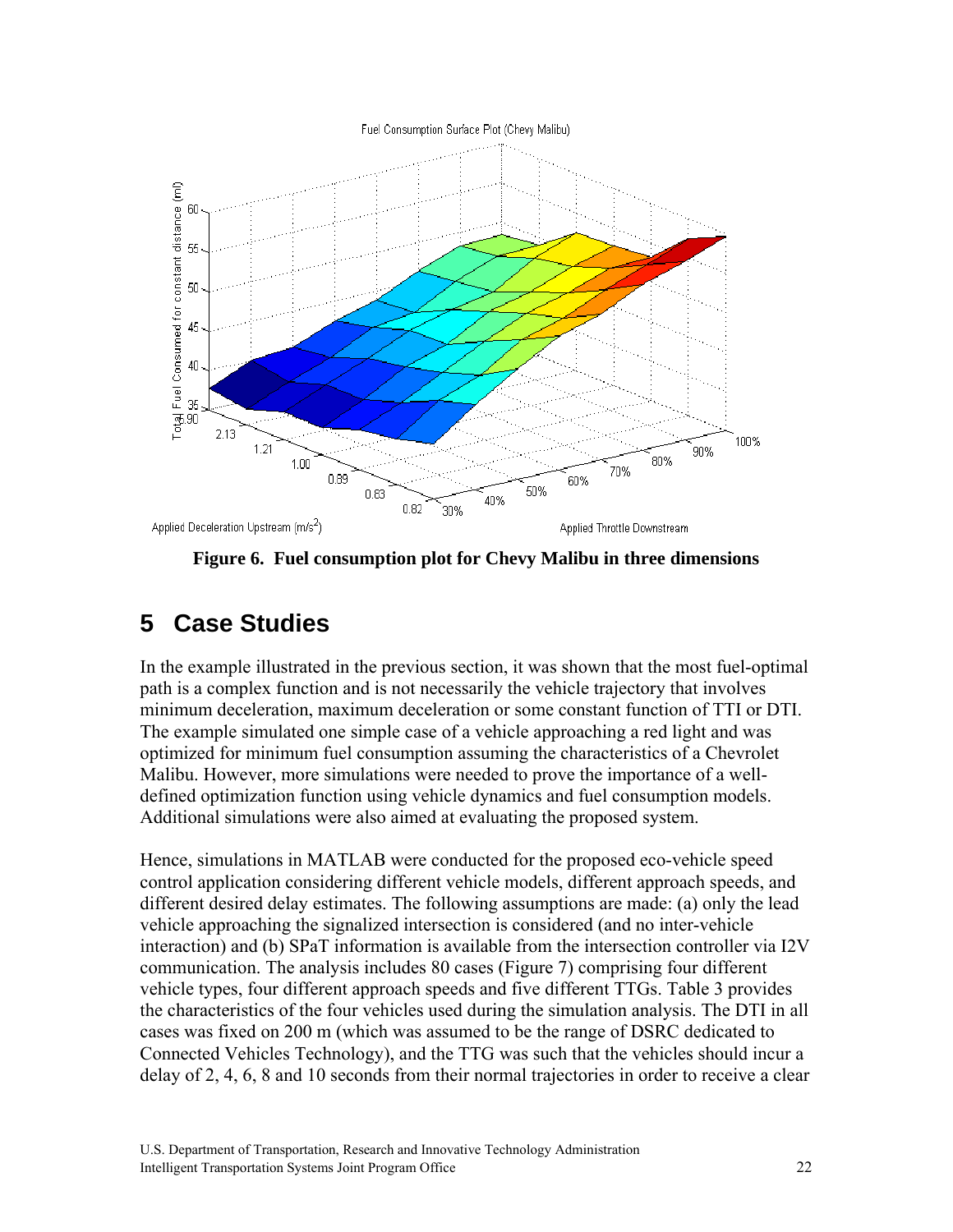| Table 3. Details of the vehicles simulated in case study |             |                  |                  |                  |
|----------------------------------------------------------|-------------|------------------|------------------|------------------|
| <b>Characteristics</b>                                   | Vehicle 1   | Vehicle 2        | <b>Vehicle 3</b> | <b>Vehicle 4</b> |
| <b>Make</b>                                              | <b>SAAB</b> | Mercedes         | <b>Chevrolet</b> | <i>Chevrolet</i> |
| <b>Model</b>                                             | 95          | R <sub>350</sub> | Tahoe            | Malibu           |
| Year                                                     | 2001        | 2006             | 2008             | 2007             |
| Engine Size $(L)$                                        | 23          | 3.5              | 53               | 2.2              |
| <b>EPA Mileage (City/Highway)</b>                        | 21/30       | 16/21            | 14/20            | 24/34            |

intersection. For each case, a matrix of speed profiles was built according to the procedures described earlier.



#### **Figure 7. Variables analyzed for case-study simulations of speed control algorithm**

The amount of fuel consumed for 140 vehicle trajectories was compared to determine the fuel-optimal trajectory for each of the 80 cases. A combination of 20 upstream cases and 7 downstream cases, totaling 140 cases were compared for the most fuel-efficient speed profile in each of these cases. The fuel consumption was computed as the summation of the fuel consumed by the vehicle to decelerate from  $v_a$  to  $v_s$ , cruise at  $v_s$ , accelerate back from  $v_s$  to  $v_a$ , and cruise at  $v_a$  across a distance that makes total distance constant for all the cases. Figure 8 provides a sample application to one of the test vehicles. Each value in the matrix displays the fuel consumed for that specific vehicle trajectory, which is defined by the deceleration level (y-axis) and acceleration level (x-axis). Using the deceleration level, one can estimate the corresponding  $v_s$  and  $x_r$ . Figure 8 indicates that for a vehicle approaching an intersection at 72 km/h (45 mph) that must incur a delay of 4 seconds, the optimal vehicle trajectory entails decelerating at the maximum deceleration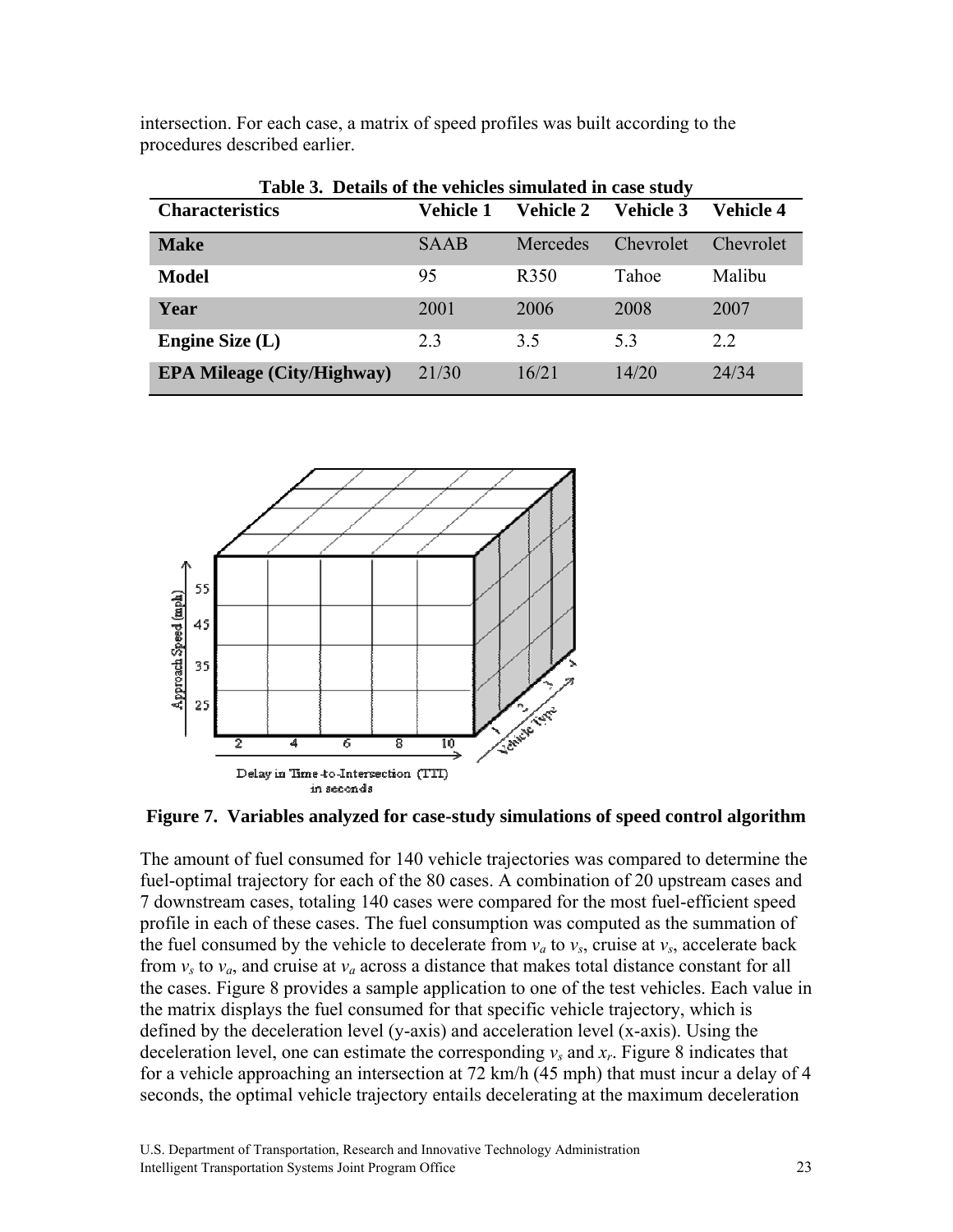level *dmax* and accelerating at the minimum throttle level. This conclusion was consistent for all four vehicles tested.

The same analysis was conducted for the various approach speeds of 25, 35, 45 and 55 mph and required delays (2, 4, 6, 8 and 10 seconds) in order to establish whether the fueloptimal action is vehicle, speed or delay dependent. It was seen that the optimal action downstream always included minimal throttle (0.3 in this case). However, the optimal course of action upstream differed. Table 4 shows the optimum deceleration values for all the cases. Clearly, the optimum course of action is not only vehicle dependent but depends on the approach speed and the delay required in the vehicle trajectory. In order to measure the effectiveness of the proposed system, fuel savings were measured against the optimized scenario and the average of all scenarios. This measure provides an estimate of the potential fuel savings near the intersection when the proposed eco-speed control algorithm is used. The values on Table 5 are derived using the following relation:

$$
S_{i,j} = \frac{\text{avg}(F_{d,t}) - \min(F_{d,t})}{\text{avg}(F_{d,t})} \times 100\,\%
$$
\n(13)

where

 $S_{i,j}$  = % Savings for induced delay *i* and approach speed *j* 

 $F_{d,t}$  = Fuel consumed (for the case *i*,*j*) when deceleration upstream is *d* and throttle

downstream is *t*.

$$
\text{Avg}\left(F_{dt}\right) = \frac{\sum_{d=d_{min}}^{d_{max}} \sum_{t=0.3}^{1} F_{d,t}}{n_{i,j}}\tag{14}
$$

Savings up to 30% over the average fuel consumption were identified. Even though these values hold true only near intersections, they project to a significant value for signalized arterials where closely spaced intersections are present. Table 5 presents the percentage deviation in fuel consumption between the selected fuel-optimum trajectory and the average of all possible scenarios tested. These values indicate the maximum potential fuel savings that can be achieved by such a system.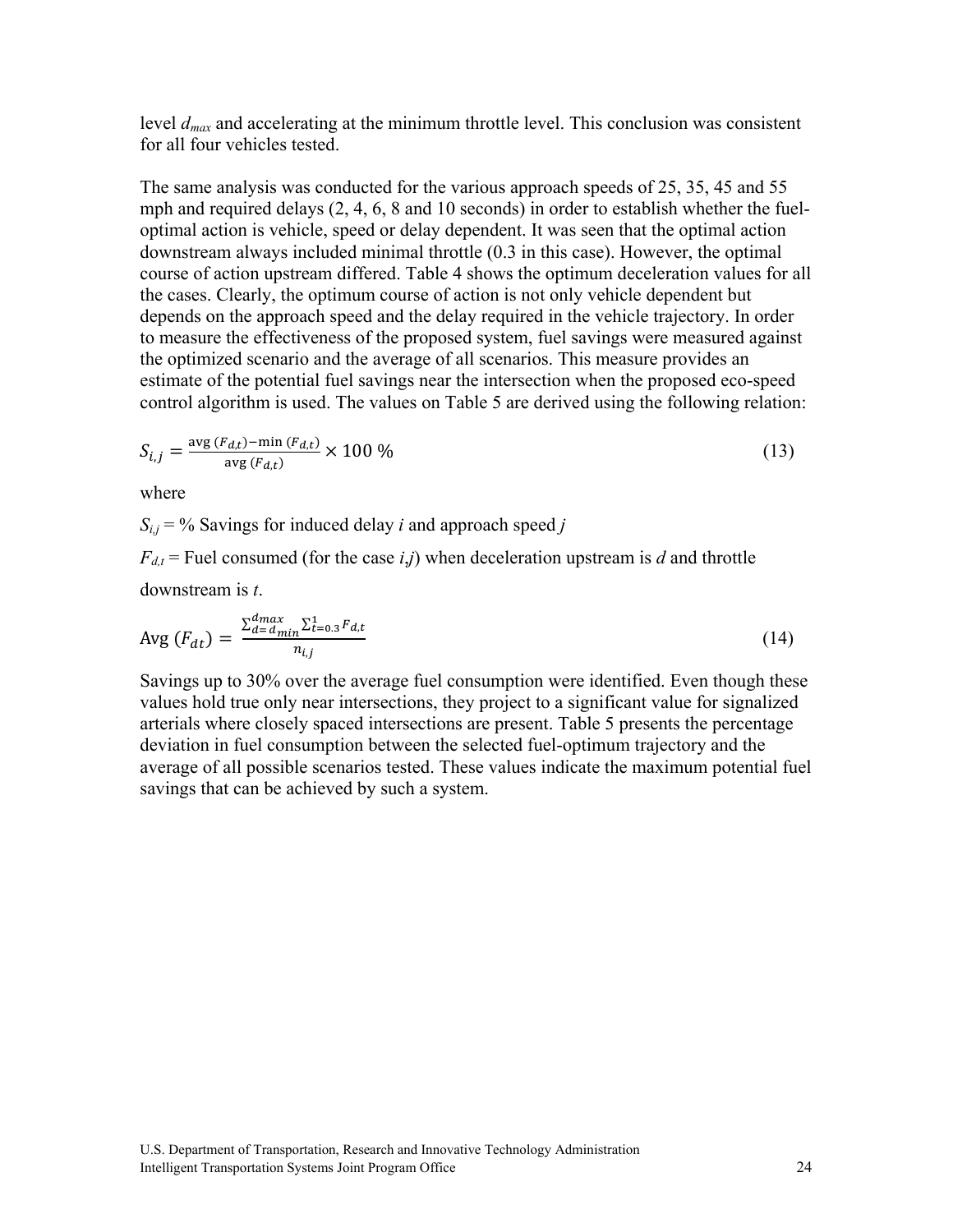

**Figure 8. Sample fuel consumption matrix (in litres) used to find optimum speed profile (when**  $v_a = 45$ **mph and delay = 10s)**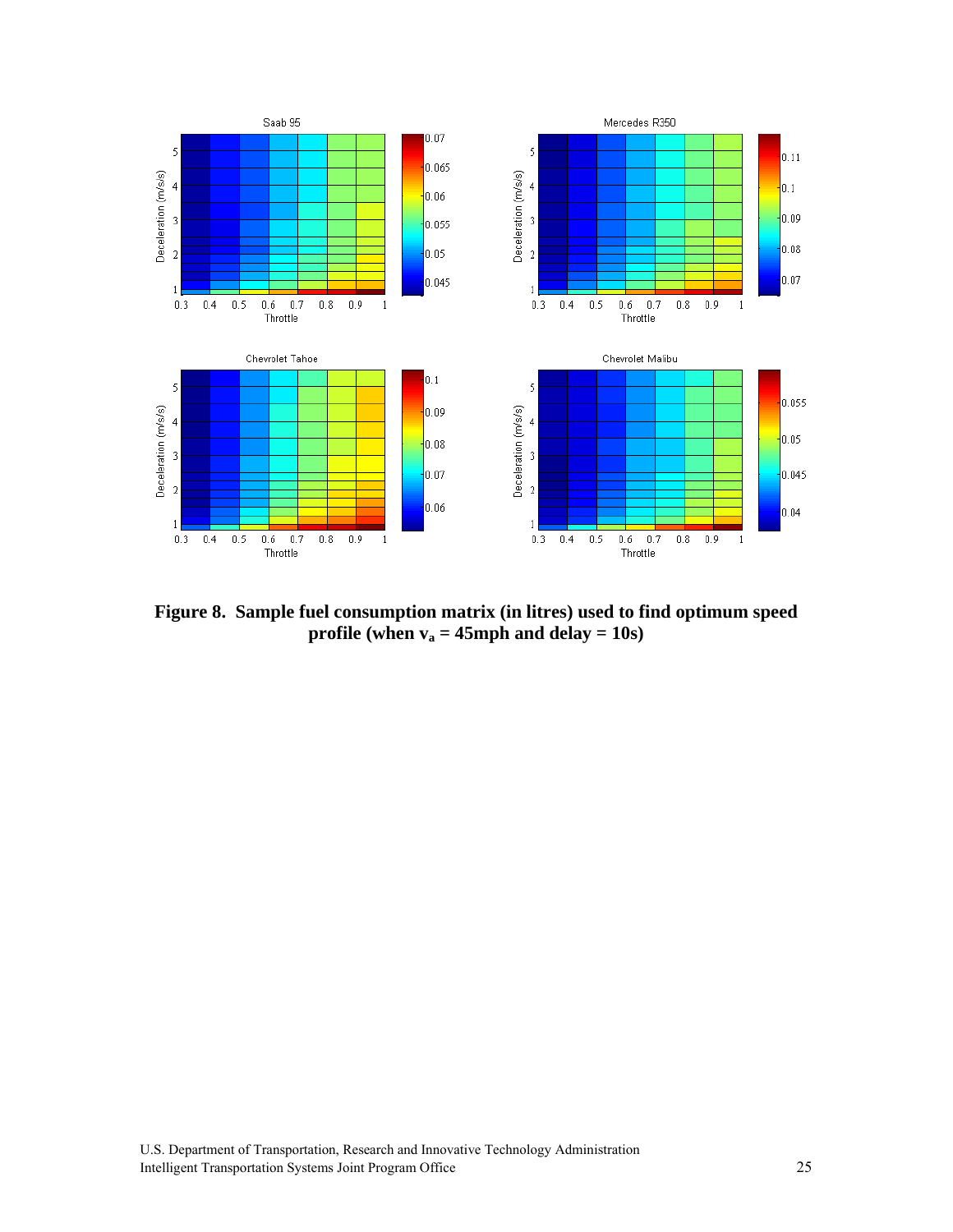| $(a)$ SAAB 95 |                |                     |                      |      |      |         |                | (b) Mercedes R350    |                      |      |      |
|---------------|----------------|---------------------|----------------------|------|------|---------|----------------|----------------------|----------------------|------|------|
|               |                |                     | Approach Speed (mph) |      |      |         |                |                      | Approach Speed (mph) |      |      |
|               |                | 25                  | 35                   | 45   | 55   |         |                | 25                   | 35                   | 45   | 55   |
|               | $\overline{2}$ | 0.25                | 0.75                 | 3.25 | 4.75 |         | $\overline{2}$ | 0.25                 | 0.75                 | 3.25 | 2.25 |
| $\odot$       | 4              | 0.25                | 3.50                 | 5.75 | 5.75 | $\odot$ | $\overline{4}$ | 0.25                 | 3.50                 | 2.00 | 3.00 |
|               | 6              | 0.50                | 5.00                 | 5.75 | 5.50 |         | 6              | 0.50                 | 1.75                 | 2.50 | 5.50 |
| Delay         | 8              | 0.75                | 5.75                 | 5.75 | 5.75 | Delay   | 8              | 0.75                 | 5.75                 | 5.75 | 5.75 |
|               | 10             | 2.00                | 5.75                 | 5.25 | 5.75 |         | 10             | 2.00                 | 5.75                 | 5.00 | 4.50 |
|               |                | (c) Chevrolet Tahoe |                      |      |      |         |                | (d) Chevrolet Malibu |                      |      |      |
|               |                |                     | Approach Speed (mph) |      |      |         |                |                      | Approach Speed (mph) |      |      |
|               |                | 25                  | 35                   | 45   | 55   |         |                | 25                   | 35                   | 45   | 55   |
|               | $\overline{2}$ | 1.00                | 2.00                 | 1.00 | 4.75 |         | $\overline{2}$ | 0.25                 | 0.50                 | 1.75 | 2.50 |
|               |                |                     |                      |      |      | $\odot$ |                |                      |                      |      | 3.00 |
|               | $\overline{4}$ | 5.75                | 3.50                 | 5.75 | 5.00 |         | 4              | 5.75                 | 1.25                 | 5.75 |      |
|               | 6              | 2.75                | 5.00                 | 5.75 | 5.50 |         | 6              | 0.25                 | 1.00                 | 5.75 | 5.50 |
| Delay (s)     | 8              | 3.25                | 5.75                 | 4.50 | 5.75 | Delay   | 8              | 0.75                 | 5.75                 | 5.75 | 5.50 |

**Table 4. Fuel optimum deceleration for 80 cases (in m/s/s)** 

**Table 5. Percentage deviation of the fuel consumed during optimized trajectory over average of all tested trajectories** 

| $(a)$ SAAB 95 |                |                     |                      |               |               |           |                | (b) Mercedes R350      |                        |                        |                        |
|---------------|----------------|---------------------|----------------------|---------------|---------------|-----------|----------------|------------------------|------------------------|------------------------|------------------------|
|               |                |                     | Approach Speed (mph) |               |               |           |                |                        | Approach Speed (mph)   |                        |                        |
|               |                | 25                  | 35                   | 45            | 55            |           |                | 25                     | 35                     | 45                     | 55                     |
|               |                | 13.12               | 14.86                | 17.84         | 20.63         |           | $\overline{2}$ | 12.58                  | 17.66                  | 21.10                  | 24.24                  |
|               | $\overline{2}$ | $\frac{0}{0}$       | $\frac{0}{0}$        | $\frac{0}{0}$ | $\frac{0}{0}$ |           |                | $\frac{0}{0}$          | $\frac{0}{0}$          | $\frac{0}{0}$          | $\frac{0}{0}$          |
|               |                | 10.54               | 15.99                | 20.24         | 22.48         |           | 4              | 11.64                  | 18.39                  | 23.41                  | 25.90                  |
|               | 4              | $\%$                | $\frac{0}{0}$        | $\frac{0}{0}$ | $\frac{0}{0}$ |           |                | $\frac{0}{0}$          | $\%$                   | $\frac{0}{0}$          | $\frac{0}{0}$          |
| Delay (s)     |                |                     | 15.67                | 19.89         | 22.81         | Delay (s) | 6              | 12.22                  | 18.53                  | 23.36                  | 25.57                  |
|               | 6              | 9.31%               | $\frac{0}{0}$        | $\frac{0}{0}$ | $\frac{0}{0}$ |           |                | $\frac{0}{0}$          | $\frac{0}{0}$          | $\frac{0}{0}$          | $\frac{0}{0}$          |
|               |                |                     | 15.15                | 19.97         | 21.17         |           | 8              | 11.68                  | 17.77                  | 22.90                  | 24.30                  |
|               | 8              | 9.33%               | $\frac{0}{0}$        | $\frac{0}{0}$ | $\frac{0}{0}$ |           |                | $\frac{0}{0}$          | $\%$                   | $\frac{0}{0}$          | $\%$                   |
|               | 1              |                     | 15.12                |               |               |           | 10             |                        | 17.52                  | 10.24                  | 10.58                  |
|               | $\Omega$       | 7.84%               | $\frac{0}{0}$        | 7.85%         | 8.57%         |           |                | 9.63%                  | $\frac{0}{0}$          | $\frac{0}{0}$          | $\frac{0}{0}$          |
|               |                |                     |                      |               |               |           |                |                        |                        |                        |                        |
|               |                | (c) Chevrolet Tahoe |                      |               |               |           |                | (d) Chevrolet Malibu   |                        |                        |                        |
|               |                |                     | Approach Speed (mph) |               |               |           |                |                        | Approach Speed (mph)   |                        |                        |
|               |                | 25                  | 35                   | 45            | 55            |           |                | 25                     | 35                     | 45                     | 55                     |
|               |                |                     | 19.28                | 27.90         | 32.16         |           |                |                        |                        |                        |                        |
|               | $\overline{2}$ | 7.70%               | $\frac{0}{0}$        | $\%$          | $\frac{0}{0}$ |           | $\overline{2}$ | 11.42<br>$\frac{0}{0}$ | 11.61<br>$\frac{0}{0}$ | 15.39<br>$\frac{0}{0}$ | 16.87<br>$\frac{0}{0}$ |
|               |                | 11.22               | 21.98                | 29.54         | 33.36         |           |                | 10.99                  | 14.95                  | 16.97                  | 19.73                  |
|               | 4              | $\frac{0}{0}$       | $\frac{0}{0}$        | $\%$          | $\%$          |           | $\overline{4}$ | $\frac{0}{0}$          | $\frac{0}{0}$          | $\frac{0}{0}$          | $\frac{0}{0}$          |
|               |                | 10.08               | 20.60                | 29.42         | 33.54         |           |                |                        | 14.76                  | 18.14                  | 20.53                  |
|               | 6              | $\%$                | $\frac{0}{0}$        | $\%$          | $\%$          |           | 6              | 9.48%                  | $\%$                   | $\frac{0}{0}$          | $\%$                   |
| Delay (s)     |                | 10.57               | 20.79                | 28.02         | 31.77         | Delay (s) |                |                        | 14.90                  | 18.49                  | 19.69                  |
|               | 8              | $\%$                | $\frac{0}{0}$        | $\%$          | $\frac{0}{0}$ |           | 8              | 8.22%                  | $\%$                   | $\frac{0}{0}$          | $\%$                   |
|               | 1              |                     | 20.19                | 15.44         | 16.41         |           |                |                        | 15.11                  |                        |                        |

U.S. Department of Transportation, Research and Innovative Technology Administration Intelligent Transportation Systems Joint Program Office 26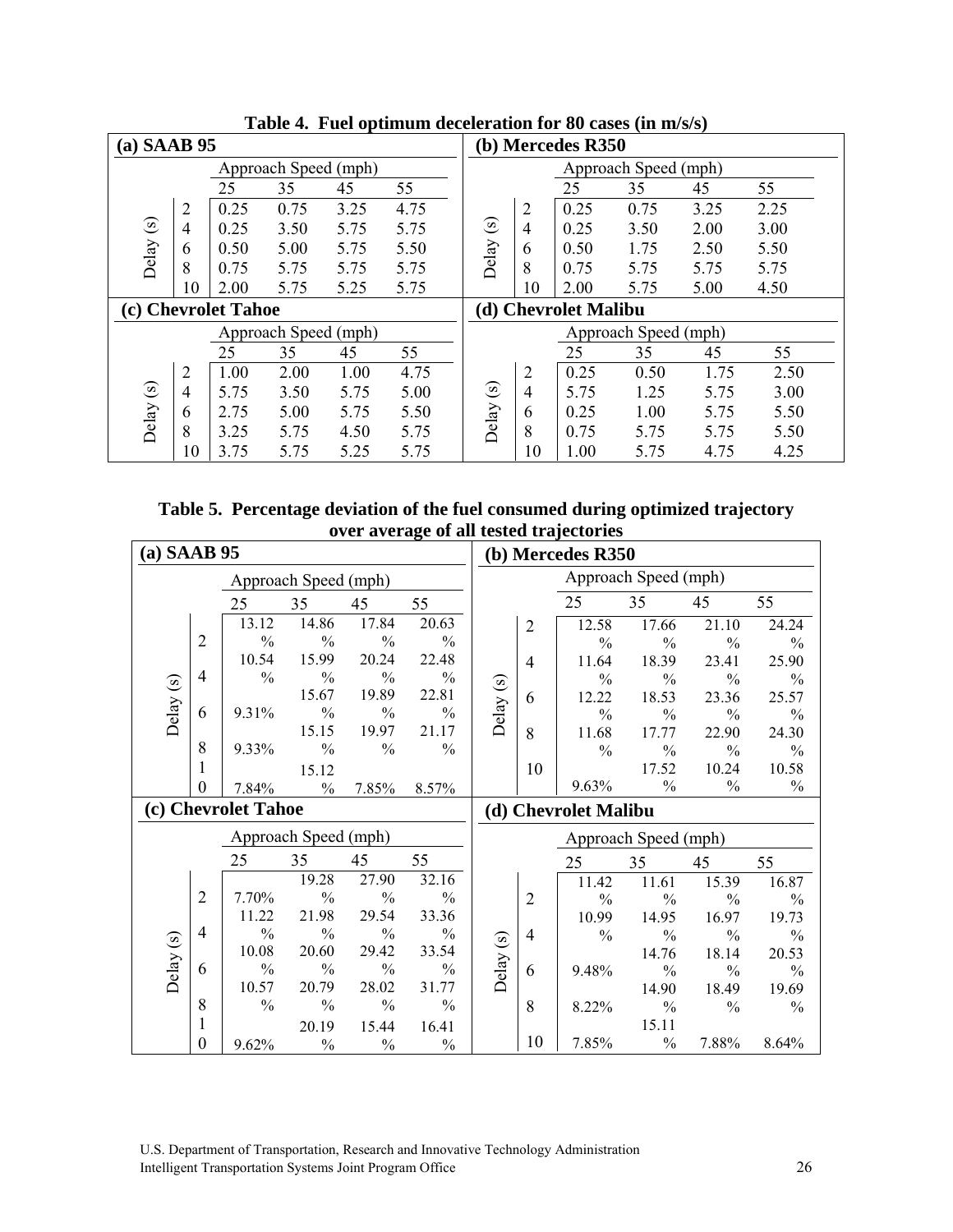Given that the optimization only entails computing the optimal deceleration level, the mathematical program can be cast as

$$
\min F = a_0 \frac{2(x - x_r)}{(v_a + v_s)} + (a_0 + a_1 P|_{v = v_s} + a_2 P^2|_{v = v_s}) \frac{x_r}{v_s} + F C_{f_p = 0.3}(v_s \otimes v_a). \tag{15}
$$

Here the first term in the equation is the fuel consumed while decelerating, the second term is the fuel consumed while cruising, and the third term is the fuel consumption while accelerating at the minimum throttle level  $(f_p=0.3)$ . This equation is a function of a single control variable (*d*) given that  $v_s$  and  $x_r$  can be computed once *d* is known using Equations 3 and 4, respectively, and  $v_a$ , *x*, *t*, and  $\Delta t$  are known. The constraints of this mathematical problem are  $d = [d_{min}, d_{max}]$  and  $v_s \ge 0$ .

## **6 Application Development**

In the previous sections, it was shown that by using a well-defined optimization function a fuel-optimal speed profile could be generated for a given scenario. The speed profile is case-dependent, and cannot be computed by minimizing the acceleration and deceleration levels or by minimizing the time the vehicle spends accelerating. Instead, the speed profile and possible fuel savings depend on the approach speed, TTI, and DSRC range (Tables 4 and 5). The simulations were programmed in MATLAB environment and evaluated. The measure of effectiveness used was fuel savings. However, the possibility of implementation in an in-vehicle environment needed to be studied, so a MATLAB application was developed to operate as an optimization tool for fuel consumption modeling using speed adjustments. The MATLAB application uses a Graphical User Interface (GUI) to interact with users and receive "scenario information" and computes the fuel-optimum vehicle trajectory.

The MATLAB application is programmed as a GUI with multiple pages using the algorithm illustrated in Figure 2. The sections of the GUI are described below:

#### **Page 1:**

Figure 9 shows the first page of the MATLAB application and comprises a general introduction to the application and the credits to the developing laboratory.

#### **Page 2:**

As shown in Figure 10, a physical modeling of the vehicle under consideration is detailed. Four vehicles are standardized in the application, or the users can define a vehicle using its physical and mechanical characteristics. The application also requires users to input calibrated model variables for VT-CPFM-1 in this page if they are defining an unsaved vehicle.

#### **Page 3:**

Figure 11 illustrates an input page where users set the intersection and arterial characteristics. Intersection characteristics include DTI, approach speed, TTG and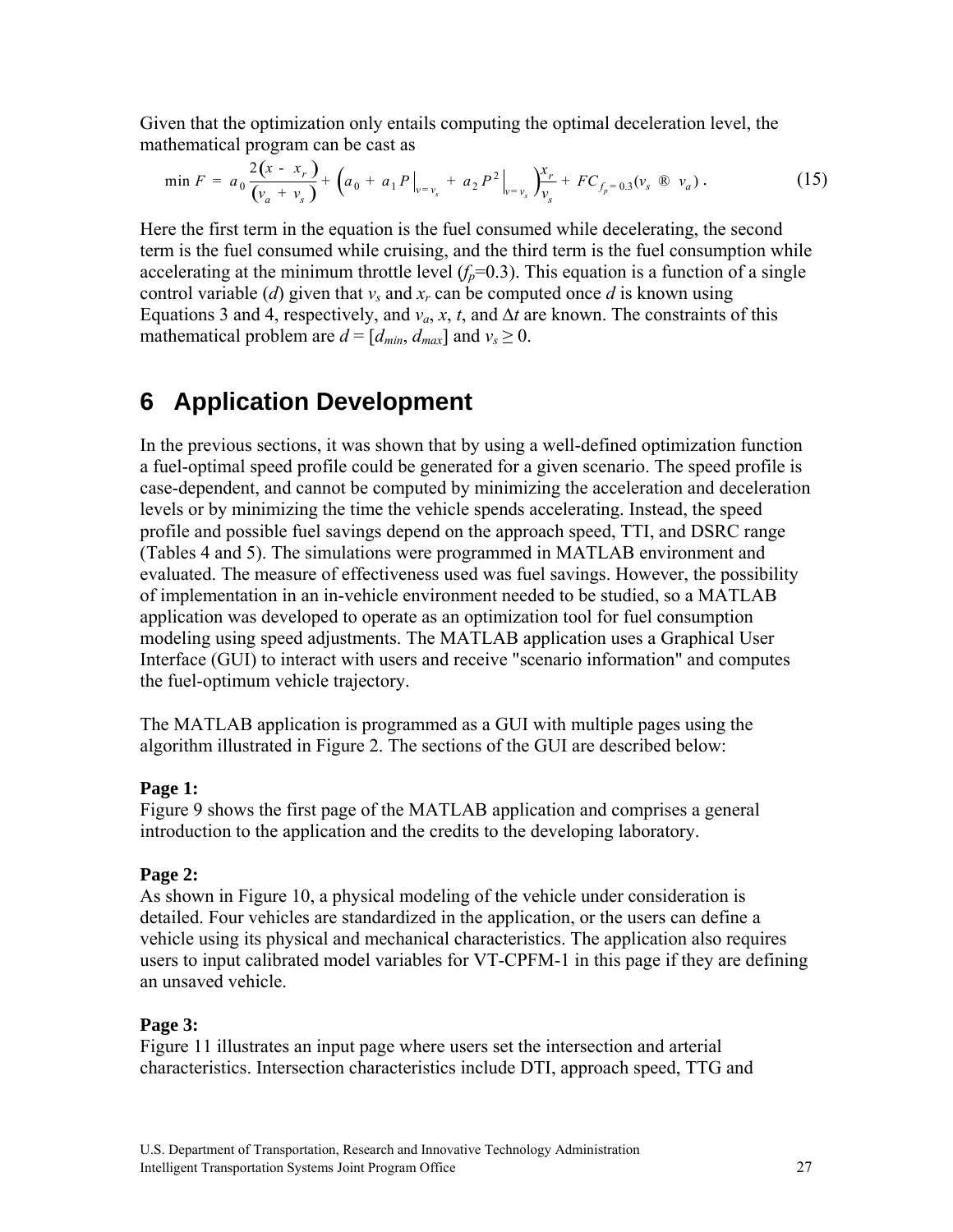minimum permitted speed. Arterial characteristics such as jam density, queue length, etc. aid in the computation of the time required for queue discharge.

#### **Page 4:**

Shown in Figure 12 is an output page where users can run optimization of the scenario and receive verbal advisory about the fuel-optimum action. It also generates a table of fuel consumed in milliliters corresponding to a set of deceleration rates and acceleration throttles.

#### **Page 5:**

Figure 13 illustrates a summarization of the optimal action with the optimum vehicle speed profile plotted against time.

|                                                                                                                   |    |                                                                                                      | The eco-speed control application generates fuel optimal velocity trajectory for vehicles approaching an intersection.<br>Such intersections are assumed to have communication capabilities to give Signal Phasing and Timing (SPAT) |  |
|-------------------------------------------------------------------------------------------------------------------|----|------------------------------------------------------------------------------------------------------|--------------------------------------------------------------------------------------------------------------------------------------------------------------------------------------------------------------------------------------|--|
| optimization.                                                                                                     |    | model downstream and Virginia Tech Comprehensive Power-based Fuel Model, Type 1 for fuel consumption | information to approaching vehicles. The model uses constant deceleration model upstream, vehicle dynamics                                                                                                                           |  |
| Developed by:                                                                                                     |    |                                                                                                      |                                                                                                                                                                                                                                      |  |
| Center for Sustainable Mobility.<br>Virginia Tech Transportation Institute,<br>3500 Transportation Research Plaza |    |                                                                                                      |                                                                                                                                                                                                                                      |  |
| Blacksburg, VA 24061                                                                                              |    |                                                                                                      |                                                                                                                                                                                                                                      |  |
| Start Page                                                                                                        |    | Vehicle Selection                                                                                    | Scenario Definition<br><b>Results</b>                                                                                                                                                                                                |  |
|                                                                                                                   | >> | $\gt$                                                                                                | $\gt$                                                                                                                                                                                                                                |  |
|                                                                                                                   |    |                                                                                                      |                                                                                                                                                                                                                                      |  |
|                                                                                                                   |    |                                                                                                      |                                                                                                                                                                                                                                      |  |

**Figure 9. MATLAB Application, Page 1**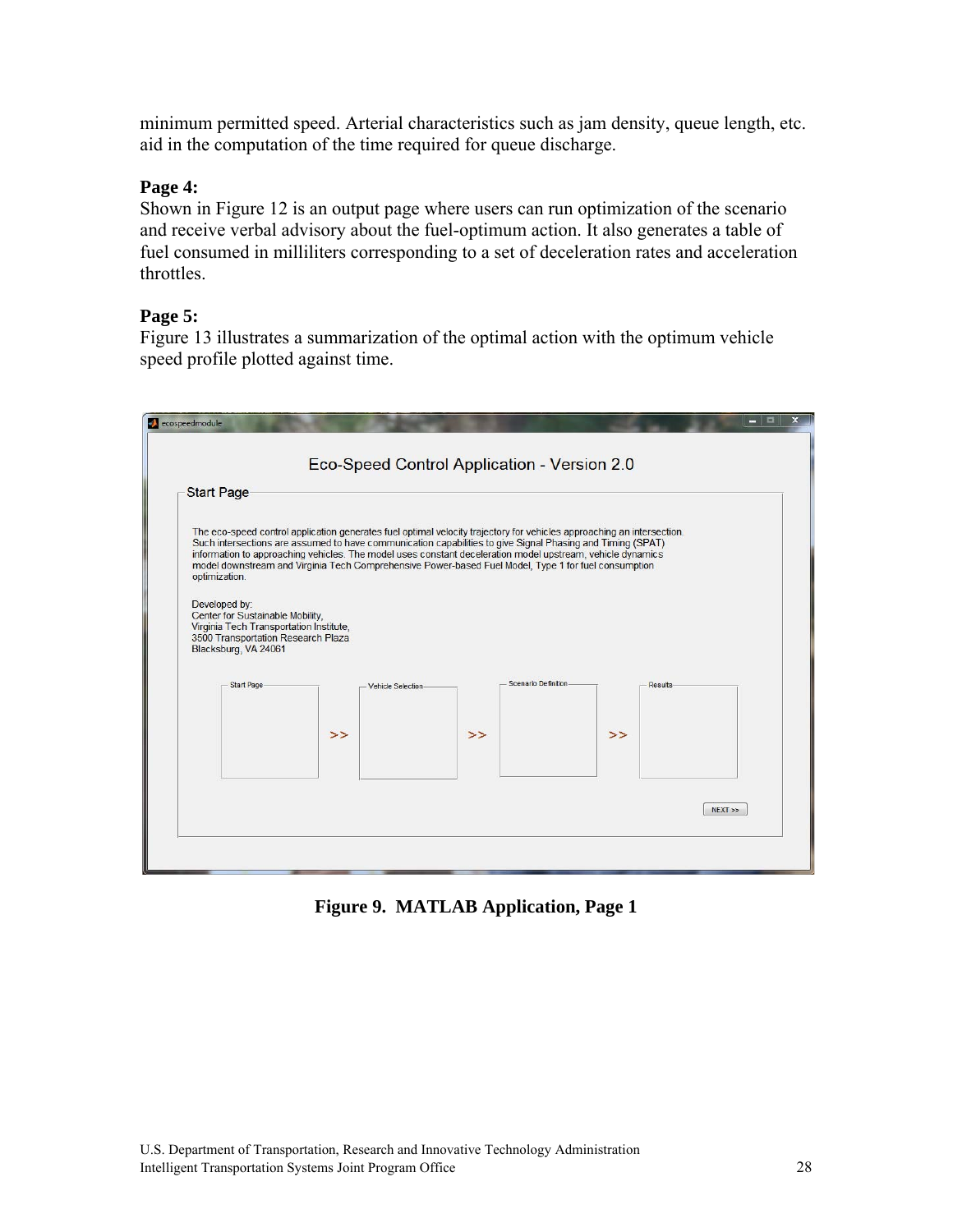

**Figure 10. MATLAB Application, Page 2**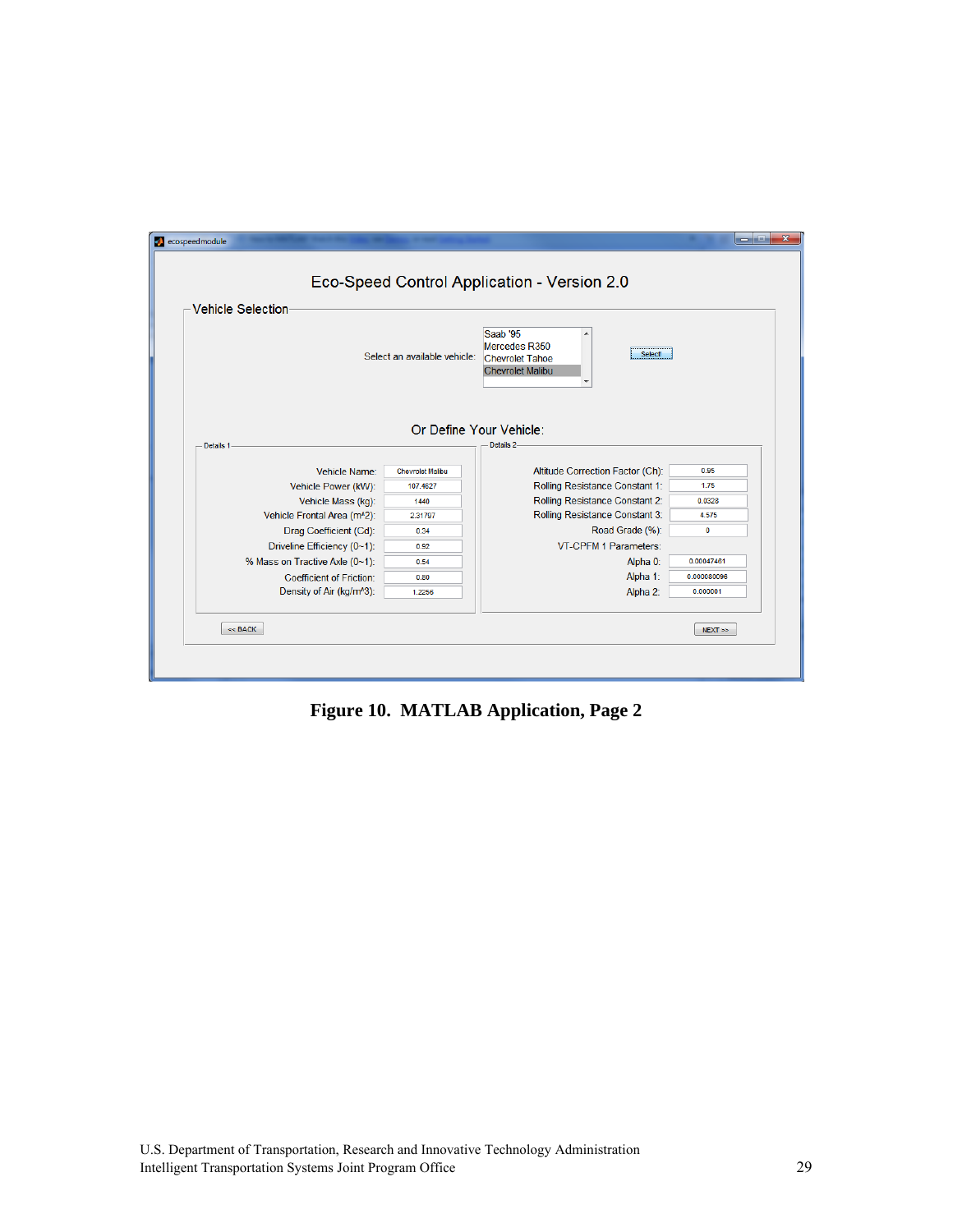| Scenario Description-                            |     |                                    |          |
|--------------------------------------------------|-----|------------------------------------|----------|
| Enter intersection and arterial characteristics: |     |                                    |          |
| Active Data-                                     |     | Passive Data-                      |          |
| DSRC Communication Range (m):                    | 200 | Length of Intersection Queue (m):  | inactive |
| Initial Travel Speed (m/s):                      | 20  | Safety Interval (s):               | inactive |
| Time to Green (s):                               | 14  | Arterial Jam Density (veh/mile):   | inactive |
| Target Downstream Speed (m/s):                   | 20  | Saturation Flow Rate (veh/hr):     | inactive |
| Minimum Permitted Speed (m/s):                   | 5   | Avg. Vehicle Acceleration (m/s/s): | inactive |
|                                                  |     |                                    |          |
|                                                  |     |                                    |          |
|                                                  |     |                                    |          |

**Figure 5. MATLAB Application, Page 3** 

|                | decel. (m/s/s) vel. at int (m/s)                                                              |         | 0.2            | 0.3    | 0.4    | 0.5    | 0.6    | 0.7                                                     | 0.8    | 0.9         | 1.0          |
|----------------|-----------------------------------------------------------------------------------------------|---------|----------------|--------|--------|--------|--------|---------------------------------------------------------|--------|-------------|--------------|
| 1              | 0.8163                                                                                        | 8.5714  | 0.0446         | 0.0487 | 0.0524 | 0.0546 | 0.0575 | 0.0601                                                  | 0.0626 | 0.0643      | $\Omega$     |
| $\overline{2}$ | $\mathbf{1}$                                                                                  | 12.0000 | 0.0422         | 0.0450 | 0.0472 | 0.0502 | 0.0519 | 0.0547                                                  | 0.0560 | 0.0580      | 0            |
| 3              | 1.2500                                                                                        | 12,8078 | 0.0417         | 0.0448 | 0.0469 | 0.0487 | 0.0509 | 0.0531                                                  | 0.0541 | 0.0572      | 0            |
| $\overline{4}$ | 1.5000                                                                                        | 13.1774 | 0.0422         | 0.0440 | 0.0462 | 0.0483 | 0.0503 | 0.0524                                                  | 0.0532 | 0.0562      | $\mathbf{0}$ |
| 5              | 1.7500                                                                                        | 13.3955 | 0.0420         | 0.0440 | 0.0460 | 0.0480 | 0.0507 | 0.0516                                                  | 0.0535 | 0.0551      | 0.           |
| 6              | $\overline{2}$                                                                                | 13.5407 | 0.0416         | 0.0437 | 0.0460 | 0.0473 | 0.0498 | 0.0516                                                  | 0.0533 | 0.0552      | 0            |
| $\overline{7}$ | 2.2500                                                                                        | 13,6446 | 0.0416         | 0.0436 | 0.0458 | 0.0476 | 0.0501 | 0.0508                                                  | 0.0536 | 0.0556      | $\mathbf{0}$ |
| 8              | 2.5000                                                                                        | 13.7228 | 0.0414         | 0.0436 | 0.0458 | 0.0477 | 0.0493 | 0.0509                                                  | 0.0536 | 0.0556      | $\bf{0}$     |
| 9              | 2.7500                                                                                        | 13.7839 | 0.0412         | 0.0433 | 0.0453 | 0.0470 | 0.0493 | 0.0509                                                  | 0.0536 | 0.0541      | $\bf{0}$     |
| 10             | 3                                                                                             | 13.8329 | 0.0412         | 0.0433 | 0.0454 | 0.0470 | 0.0493 | 0.0509                                                  | 0.0537 | 0.0541      | 0            |
| 11             | 3.5000                                                                                        | 13.9069 | 0.0413         | 0.0443 | 0.0457 | 0.0473 | 0.0496 | 0.0512                                                  | 0.0526 | 0.0544      | 0.           |
| 12             | 4                                                                                             | 13.9600 | 0.0411         | 0.0444 | 0.0452 | 0.0474 | 0.0497 | 0.0501                                                  | 0.0527 | 0.0545      | $\bf{0}$     |
| 13             | 4.5000                                                                                        | 14.0000 | 0.0411         | 0.0440 | 0.0452 | 0.0474 | 0.0488 | 0.0502                                                  | 0.0527 | 0.0545      | 0.           |
| 14             | 5                                                                                             | 14.0312 | 0.0419         | 0.0440 | 0.0452 | 0.0467 | 0.0488 | 0.0502                                                  | 0.0527 | 0.0545      | 0            |
| 15             | 5.5000                                                                                        | 14.0563 | 0.0420         | 0.0440 | 0.0452 | 0.0467 | 0.0488 | 0.0502                                                  | 0.0527 | 0.0546      | 0.           |
|                | $\overline{ }$                                                                                |         |                |        | ш      |        |        |                                                         |        |             |              |
|                | The optimum case is decelerating at<br>Click RESULTS to plot the optimum velocity trajectory. |         | $\overline{4}$ |        |        |        |        | m/s/s for 1.51 seconds and past signal, accelerating at | 20     | % throttle. |              |

**Figure 6. MATLAB Application, Page 4**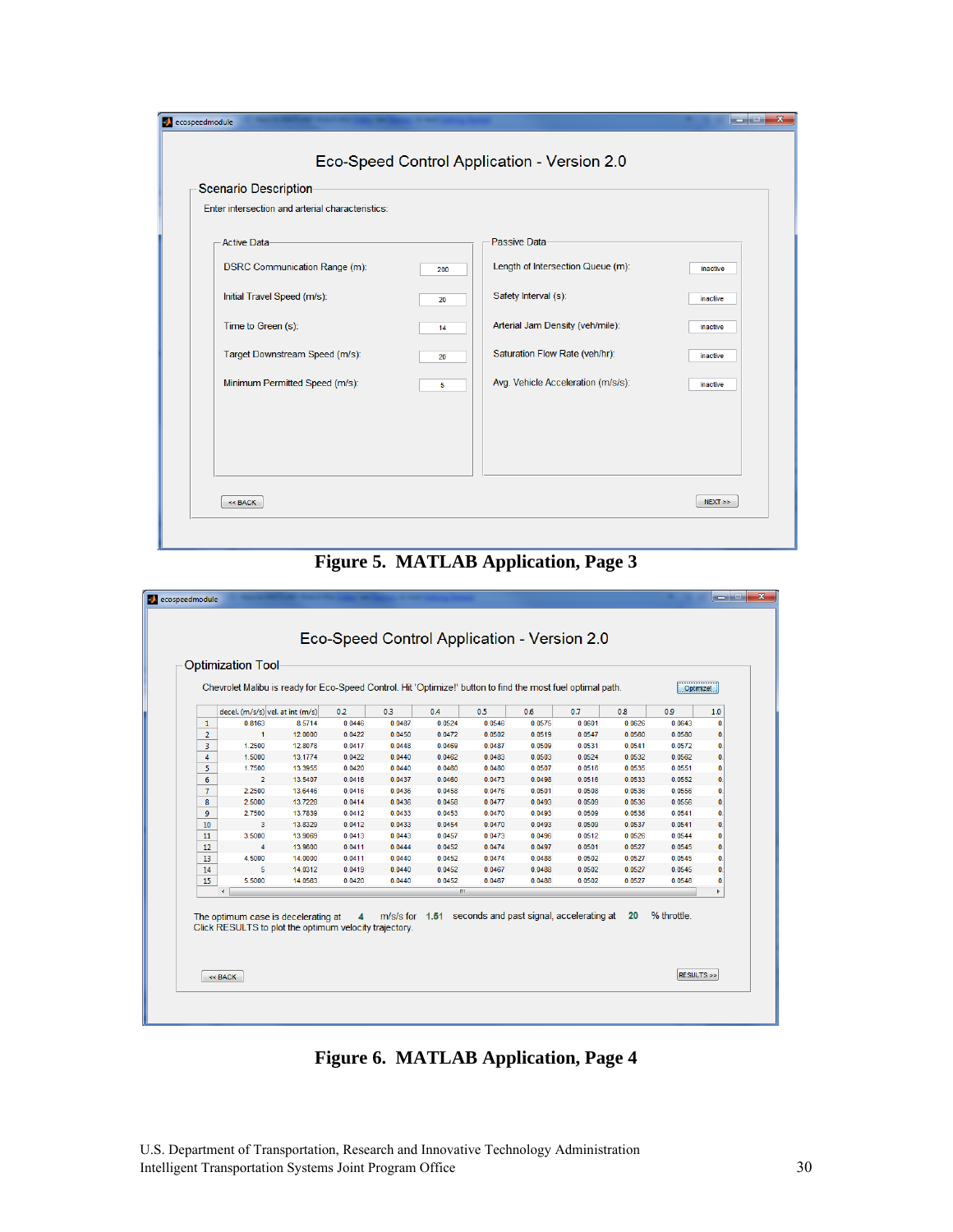

**Figure 7. MATLAB Application, Page 5** 

# **7 Conclusions and Recommendations**

This report focused on developing an eco-vehicle speed control system, which uses upcoming signal change information to alter a vehicle's velocity profile to minimize its fuel consumption. The report also evaluated the system using case-study simulations. While similar studies have been conducted as was demonstrated in the literature review, the robust objective function used in optimization and the accounting of the vehicle acceleration downstream of the traffic signal makes this application unique. The objective function used here employs an explicit fuel consumption model without making the system computationally complex. Previous work has used some simplified version of the objective function that did not have a fuel consumption variable in it. This section lists notable findings made during this research.

## **7.1 General Findings**

- 1. The objective function should be robust and needs to include a fuel consumption model.
- 2. The objective function should incorporate both upstream and downstream maneuvers as fuel consumed downstream depends on the upstream maneuver and speed at intersection.
- 3. Use of advanced signal information has the potential to save fuel on signalized corridors by preventing sudden stopping and acceleration.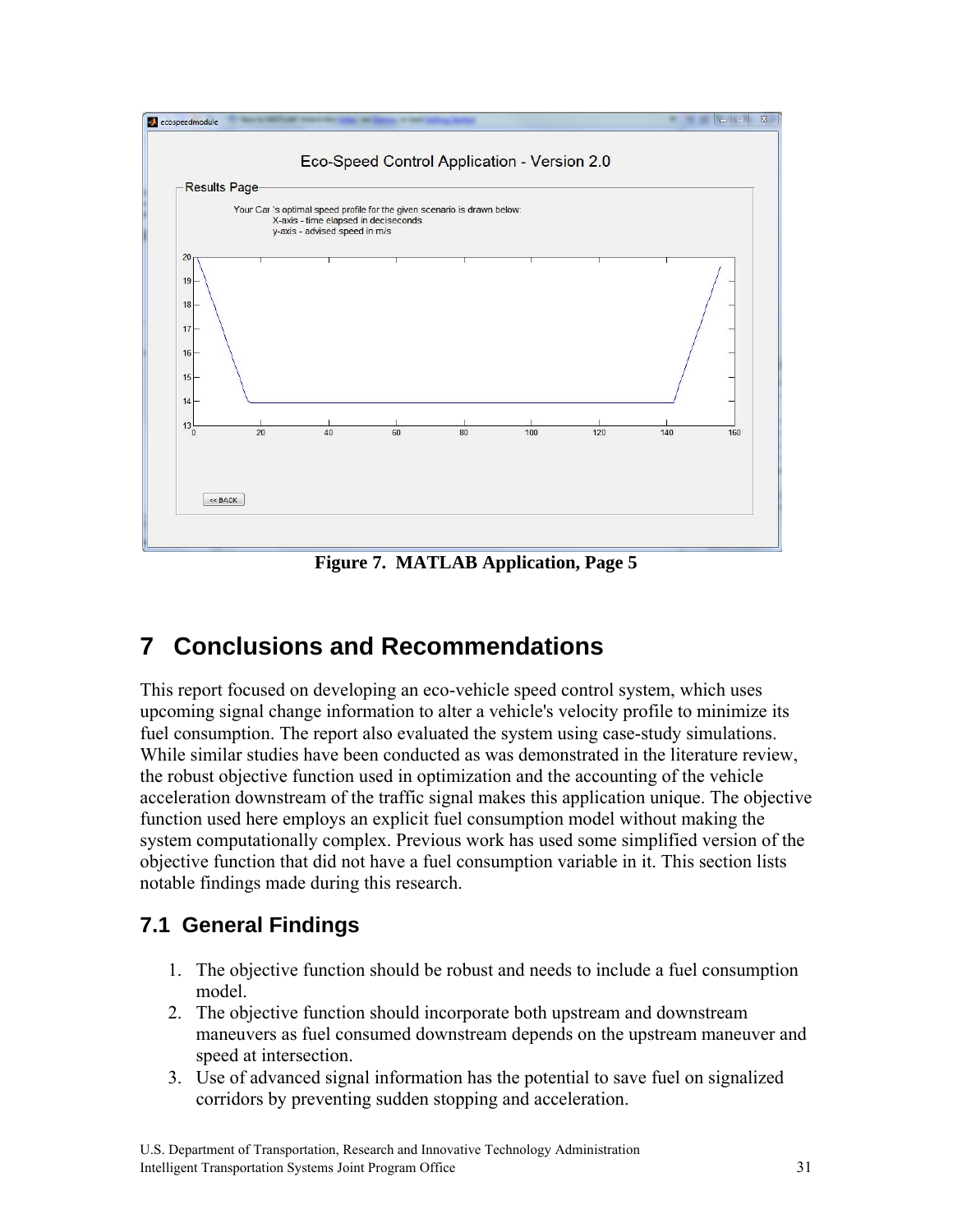- 4. Fuel-optimal trajectory depends on approach speeds, delays required before reaching stop-lines, vehicle characteristics, etc. and cannot be generalized.
- 5. The possibility of an in-vehicle module/system/device for eco-vehicle speed control is shown by the developed MATLAB application.

While these are the general findings from this project, some case-specific findings were also drawn from the multitude of simulation runs using different scenarios and different vehicle types.

## **7.2 Findings from Case Studies**

- 1. Acceleration upstream depends on speed at intersection, which relies on the chosen deceleration level. Therefore, for each deceleration level, the acceleration scenario has to be considered before making a conclusion about the fuel-optimal trajectory.
- 2. The lowest throttle level was found to be fuel efficient when the VT-CPFM model was used. However, it should be noted that lower acceleration at an intersection would affect the discharge rate and thus could reduce the approach capacity.
- 3. Initial deceleration depends on vehicle type, approach speed and delay to be induced in the trajectory due to late green and/or queue clearance.
- 4. Greater initial deceleration, cruising and slow acceleration is the fuel-optimal case when an approach speed is higher.
- 5. Lower initial deceleration, optional cruising and slow acceleration is the fueloptimal case when an approach speed is lower.
- 6. In most cases where the delay to be induced was lower, the optimum case was that with lower initial deceleration upstream.
- 7. In cases where the delay to be induced was greater, the optimum case comprised sudden initial deceleration followed by cruising for the remainder of the upstream distance.
- 8. Even though the four vehicles simulated showed similar results, possible savings in fuel was greater for the ones with larger engines and lower for the ones with smaller engines.

These findings and conclusions warrant future research in this area. The eco-vehicle speed control is a very complex system if the assumptions that were made in the study were relieved. Considering the human-vehicle interaction to follow speed advisories, V2V interaction using car-following models, adaptive traffic systems, etc., can make the system closer to implementation as well as complex. The findings also reinforce the fact that the complexity of the objective function should be maintained to receive meaningful results rather than simplifying the approach. However, with today's computational advancements there exists the potential to implement even the most complex system in new vehicles and infrastructure.

Among the environmental effects of driving, Green House Gas (GHG) emissions play an important part and accumulated research attention around the world. GHG such as hydrocarbons, carbon dioxide, carbon monoxide, and nitrogen oxides are produced by internal combustion engines that run on gasoline. The research highlighted in this report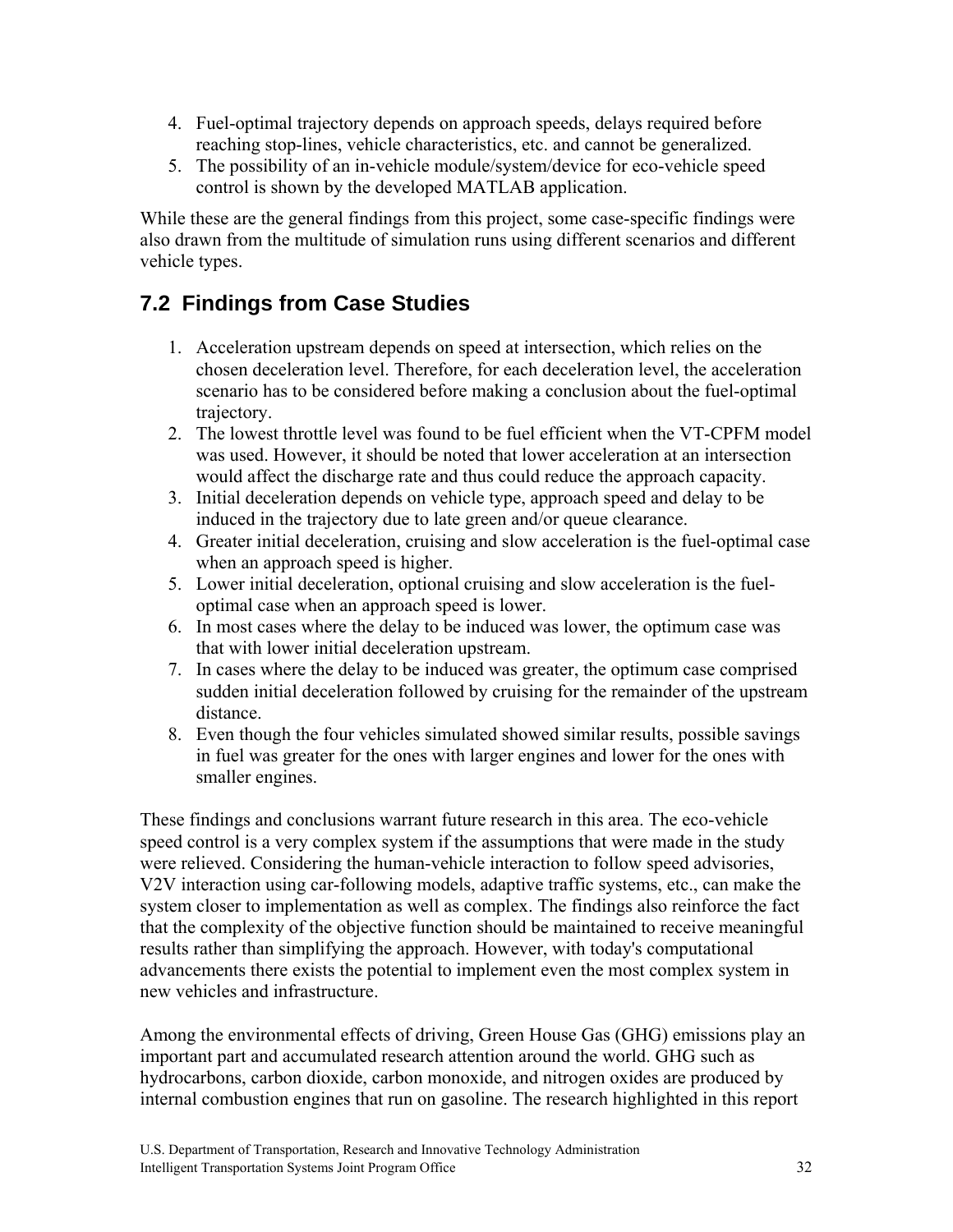could be extended to address these emissions. For example, carbon dioxide emissions are linearly correlated with fuel consumption levels [9].

## **8 References**

- [1] S. C. Davis, S. W. Diegel, and R. G. Boundy, "Transportation Energy Data Book," Oak Ridge, TN, 2010.
- [2] EPA, "2010 U.S. Greenhouse Gas Inventory Report," Washington D.C., 2010.
- [3] D. Schrank, T. Lomax, and S. Turner, "Urban Mobility Report 2010," Mar. 2010.
- [4] A. Bandivadekar et al., "On the road in 2035: Reducing transportation's petroleum consumption and GHG emissions," 2008.
- [5] USDOT, "ITS Strategic Research Plan, 2010-2014," Washington D.C., 2010.
- [6] USDOT, "Achieving the Vision: From VII to IntelliDrive," *Research and Innovative Technology Administration*, 2010.
- [7] USDOT, "IntelliDrive(SM) Governance Needs Summary," Washington D.C., 2009.
- [8] USDOT, "Connected Vehicle," 2011. [Online]. Available: http://www.ops.fhwa.dot.gov/travelinfo/infostructure/aboutinfo.htm. [Accessed: 2011].
- [9] H. A. Rakha, K. Ahn, K. Moran, B. Saerens, and E. V. D. Bulck, "Virginia Tech Comprehensive Power-Based Fuel Consumption Model: Model development and testing," *Transportation Research Part D: Transport and Environment*, Jun. 2011.
- [10] K. Ahn, H. Rakha, A. Trani, and M. Van Aerde, "Estimating vehicle fuel consumption and emissions based on instantaneous speed and acceleration levels," *Journal of Transportation Engineering*, 2002.
- [11] H. Rakha, K. Ahn, and A. Trani, "Comparison of MOBILE5a, MOBILE6, VT-MICRO, and CMEM models for estimating hot-stabilized light-duty gasoline vehicle emissions," *Canadian Journal of Civil Engineering*, vol. 30, no. 6, pp. 1010–1021, 2003.
- [12] H. Rakha, M. Snare, and F. Dion, "Vehicle dynamics model for estimating maximum light-duty vehicle acceleration levels," *Transportation Research Record: Journal of the Transportation Research Board*, vol. 1883, no. 1, pp. 40– 49, Jan. 2004.
- [13] X. Li, G. Li, S. S. Pang, X. Yang, and J. Tian, "Signal timing of intersections using integrated optimization of traffic quality, emissions and fuel consumption: a note," *Transportation Research Part D: Transport and Environment*, vol. 9, no. 5, pp. 401–407, 2004.
- [14] A. Stevanovic, J. Stevanovic, K. Zhang, and S. Batterman, "Optimizing Traffic Control to Reduce Fuel Consumption and Vehicular Emissions," *Transportation Research Record: Journal of the Transportation Research Board*, vol. 2128, no. 1, pp. 105-113, Dec. 2009.
- [15] F. Teklu, A. Sumalee, and D. Watling, "A Genetic Algorithm Approach for Optimizing Traffic Control Signals Considering Routing," *Computer-Aided Civil and Infrastructure Engineering*, vol. 22, no. 1, pp. 31-43, Jan. 2007.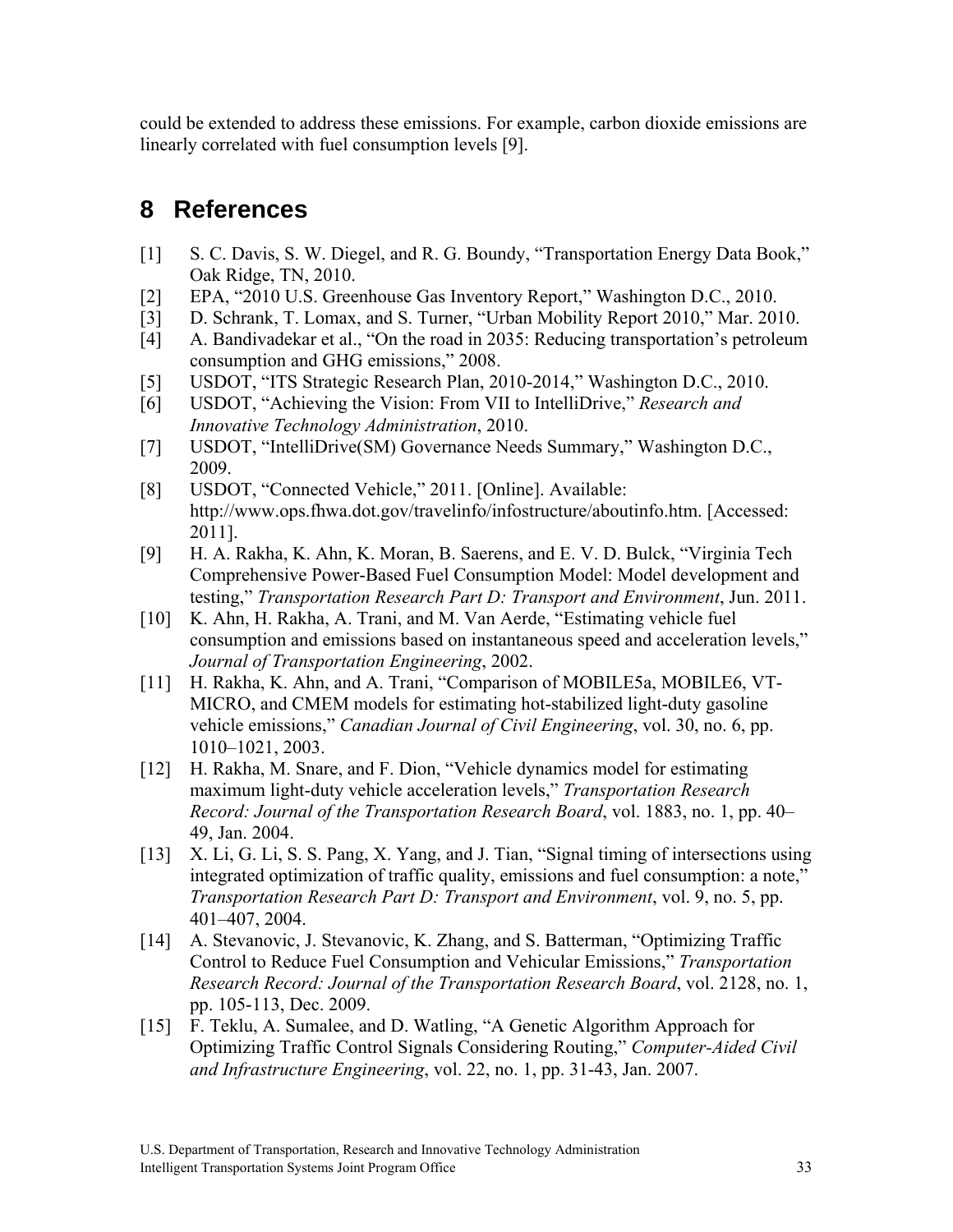- [16] "Green Wave Optimization with Genetic Algorithms and Car-to-Infrastructure Communication," Ingolstadt.
- [17] O. Carsten and M. Fowkes, "External Vehicle Speed Control: Phase I Results, Executive Summary," Mar. 1998.
- [18] O. Carsten and F. Tate, "External Vehicle Speed Control Final Report: Integration," 2000.
- [19] O. Carsten and M. Fowkes, "External Vehicle Speed Control: Phase II Results, Executive Summary," *The University of Leeds*, no. January, 2000.
- [20] K. Boriboonsomsin, O. Servin, and M. Barth, "Selection of control speeds in dynamic intelligent speed adaptation system: A preliminary analysis," *EScholarship*, 2008.
- [21] O. Servin, K. Boriboonsomsin, and M. Barth, "An energy and emissions impact evaluation of intelligent speed adaptation," *2006 IEEE Intelligent Transportation Systems Conference*, pp. 1257-1262, 2006.
- [22] H. Johansson, P. Gustafsson, and M. Henke, "Impact of EcoDriving on emissions," *Transport and Air Pollution.*, no. June, 2003.
- [23] E. Ericsson, H. Larsson, and K. Brundellfreij, "Optimizing route choice for lowest fuel consumption – Potential effects of a new driver support tool," *Transportation Research Part C: Emerging Technologies*, vol. 14, no. 6, pp. 369-383, Dec. 2006.
- [24] Y. Saboohi and H. Farzaneh, "Model for optimizing energy efficiency through controlling speed and gear ratio," *Energy Efficiency*, vol. 1, no. 1, pp. 65-76, Feb. 2008.
- [25] Y. Saboohi and H. Farzaneh, "Model for developing an eco-driving strategy of a passenger vehicle based on the least fuel consumption," *Applied Energy*, vol. 86, no. 10, pp. 1925-1932, Oct. 2009.
- [26] M. Barth and K. Boriboonsomsin, "Energy and emissions impacts of a freewaybased dynamic eco-driving system," *Transportation Research Part D: Transport and Environment*, vol. 14, no. 6, pp. 400-410, Aug. 2009.
- [27] S. Widodo, T. Hasegawa, and S. Tsugawa, "Vehicle fuel consumption and emission estimation in environment-adaptive driving with or without inter-vehicle communications," in *Proceedings of the IEEE Intelligent Vehicles Symposium 2000 (Cat. No.00TH8511)*, 2002, no. Mi, pp. 382-386.
- [28] M. Zarkadoula, G. Zoidis, and E. Tritopoulou, "Training urban bus drivers to promote smart driving: A note on a Greek eco-driving pilot program," *Transportation Research Part D: Transport and Environment*, vol. 12, no. 6, pp. 449-451, Aug. 2007.
- [29] M. Van Der Voort, M. S. Dougherty, and M. Van Maarseveen, "A prototype fuelefficiency support tool," *Transportation Research Part C: Emerging Technologies*, vol. 9, no. 4, pp. 279-296, Aug. 2001.
- [30] H. Lee, W. Lee, and Y. K. Lim, "The effect of eco-driving system towards sustainable driving behavior," in *Proceedings of the 28th of the international conference extended abstracts on Human factors in computing systems*, 2010, pp. 4255–4260.
- [31] L. Nouveliere, M. Braci, L. Menhour, H. Luu, and S. Mammar, "Fuel consumption optimization for a city bus," in *UKACC CONTROL08 Conference, Manchester, England*, 2008.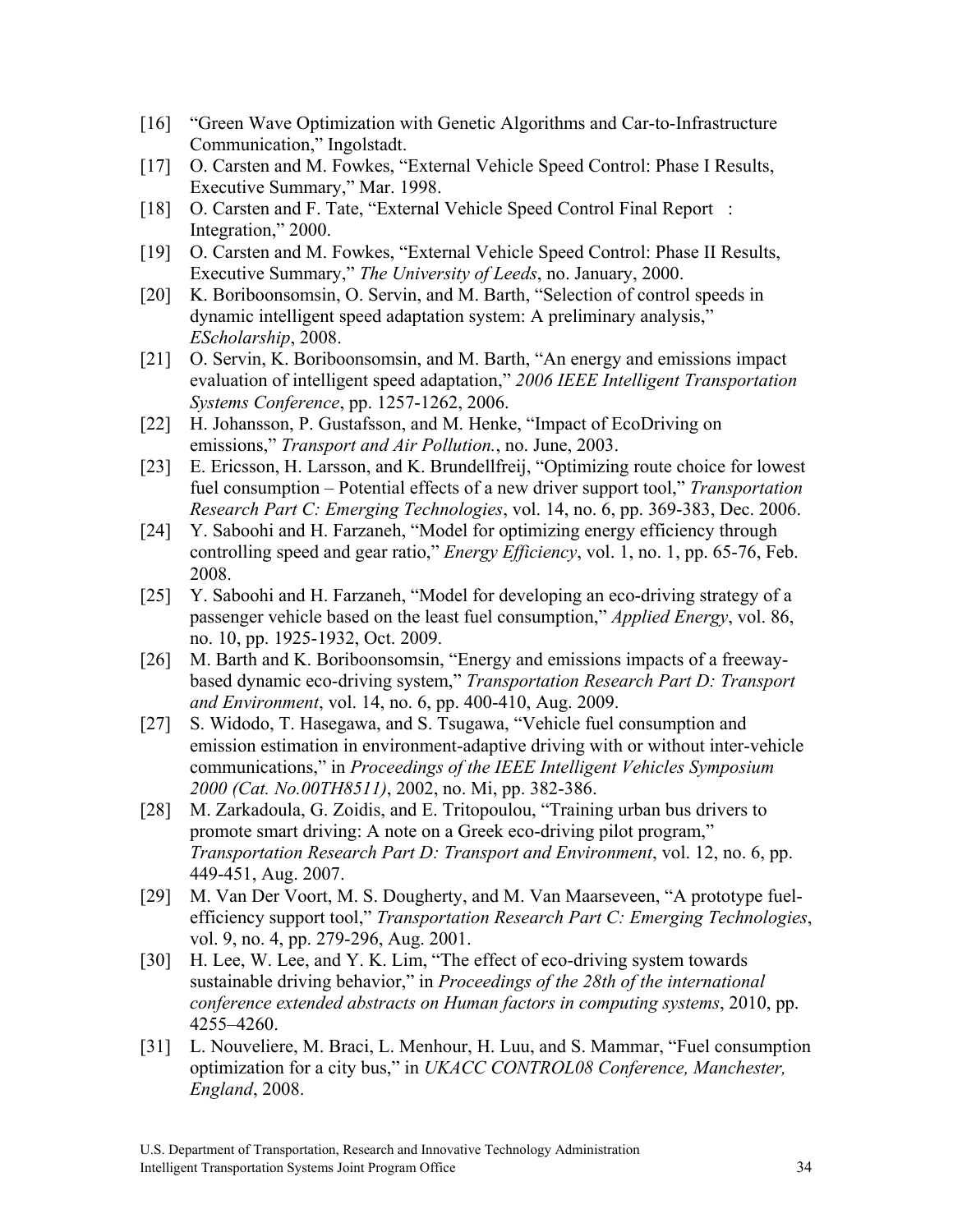- [32] K. Ahn and H. Rakha, "The effects of route choice decisions on vehicle energy consumption and emissions," *Transportation Research Part D: Transport and Environment*, vol. 13, no. 3, pp. 151-167, May 2008.
- [33] M. Barth, K. Boriboonsomsin, and A. Vu, "Environmentally-Friendly Navigation," *2007 IEEE Intelligent Transportation Systems Conference*, pp. 684- 689, Sep. 2007.
- [34] K. Boriboonsomsin and M. Barth, "Impacts of Road Grade on Fuel Consumption and Carbon Dioxide Emissions Evidenced by Use of Advanced Navigation Systems," *Transportation Research Record: Journal of the Transportation Research Board*, vol. 2139, no. 1, pp. 21-30, Dec. 2009.
- [35] R. Ganti, N. Pham, H. Ahmadi, S. Nangia, and TF, "GreenGPS: a participatory sensing fuel-efficient maps application," in *Proceedings of the 8th International Conference on Mobile systems, applications, and services*, 2010, pp. 151-164.
- [36] G. Wu, K. Boriboonsomsin, W.-B. Zhang, M. Li, and M. Barth, "Energy and Emission Benefit Comparison of Stationary and In-Vehicle Advanced Driving Alert Systems," *Transportation Research Record: Journal of the Transportation Research Board*, vol. 2189, no. 1, pp. 98-106, Dec. 2010.
- [37] B. Asadi and A. Vahidi, "Predictive Cruise Control: Utilizing Upcoming Traffic Signal Information for Improving Fuel Economy and Reducing Trip Time," *Control Systems Technology, IEEE Transactions*, pp. 1-9, 2010.
- [38] T. Tielert, M. Killat, H. Hartenstein, R. Luz, S. Hausberger, and T. Benz, "The impact of traffic-light-to-vehicle communication on fuel consumption and emissions," in *Internet of Things (IOT), 2010*, 2010, pp. 1–8.
- [39] M. Sanchez, J. C. Cano, and D. Kim, "Predicting Traffic lights to Improve Urban Traffic Fuel Consumption," in *ITS Telecommunications Proceedings, 2006 6th International Conference on*, 2007, pp. 331–336.
- [40] D. C. BIGGS and R. AKCELIK, "An energy-related model of instantaneous fuel consumption," *Traffic engineering & control*, vol. 27, no. 6, pp. 320-325.
- [41] K. J. Malakorn and B. Park, "Assessment of mobility, energy, and environment impacts of IntelliDrive-based Cooperative Adaptive Cruise Control and Intelligent Traffic Signal control," in *Sustainable Systems and Technology (ISSST), 2010 IEEE International Symposium*, 2010, pp. 1–6.
- [42] S. Mandava, K. Boriboonsomsin, and M. Barth, "Arterial velocity planning based on traffic signal information under light traffic conditions," in *Intelligent Transportation Systems, 2009. ITSC'09. 12th International IEEE Conference on Intelligent Transportation Systems.*, 2009, pp. 1–6.
- [43] D. A. Roozemond, "Using intelligent agents for pro-active, real-time urban intersection control," *European Journal of Operational Research*, vol. 131, no. 2, pp. 293–301, Jun. 2001.
- [44] H. Rakha and R. K. Kamalanathsharma, "Eco-driving at Signalized Intersections using V2I Communication," in *14th International IEEE Annual Conference on Intelligent Transportation Systems*, 2011.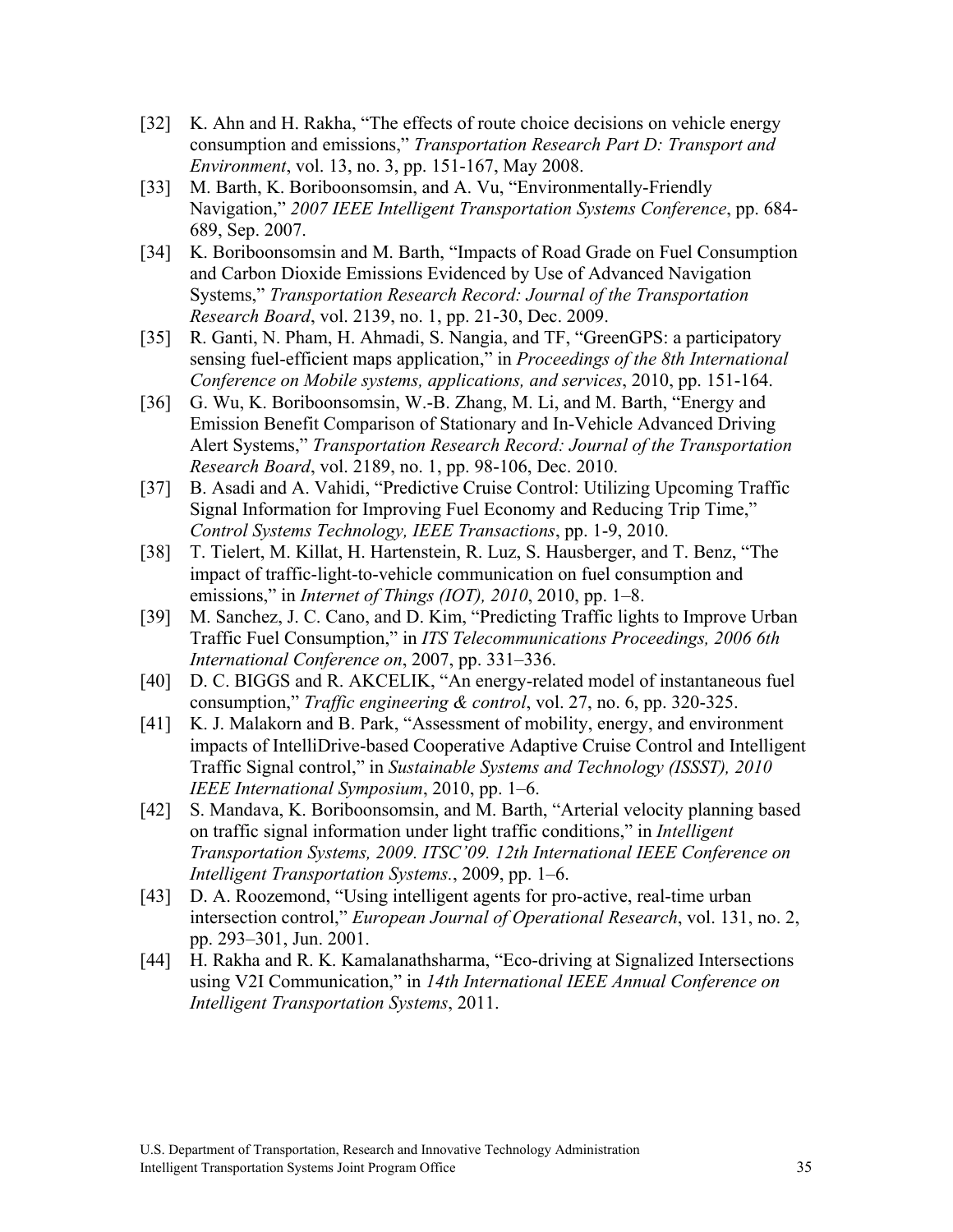#### Notice

Unless otherwise mentioned in the Figure/Table caption, all Figures, Tables and Photos in this document were made, developed and produced by the Virginia Polytechnic Institute and State University and the Virginia Tech Transportation Institute faculty, staff, and students and are used here with permission.